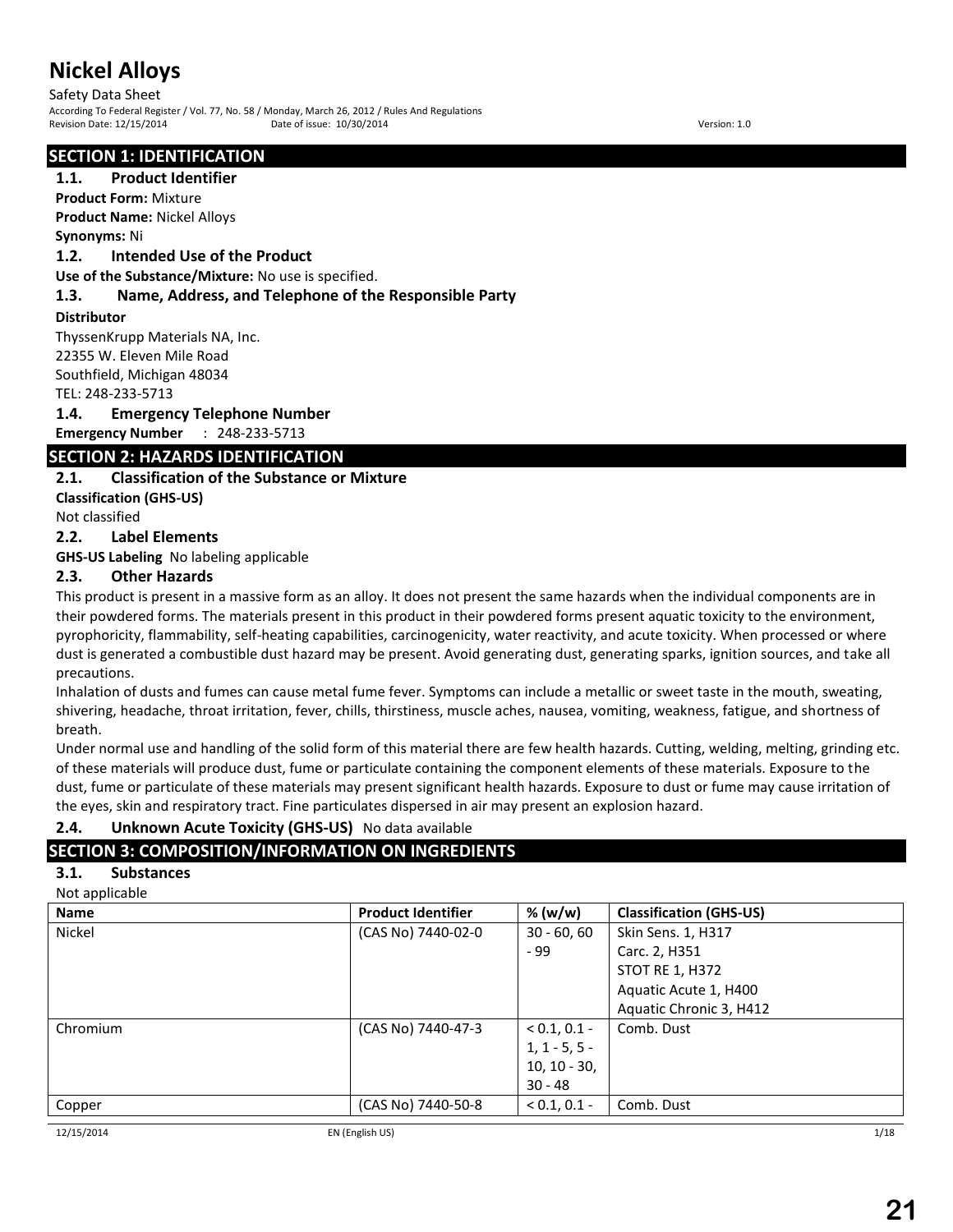Safety Data Sheet

According To Federal Register / Vol. 77, No. 58 / Monday, March 26, 2012 / Rules And Regulations

|            |                    | $1, 1 - 5, 5 -$ | Aquatic Acute 1, H400                      |
|------------|--------------------|-----------------|--------------------------------------------|
|            |                    | $10, 10 - 30,$  | Aquatic Chronic 3, H412                    |
|            |                    | $30 - 45$       |                                            |
| Iron       | (CAS No) 7439-89-6 | $< 0.1, 0.1 -$  | Not classified                             |
|            |                    | $1, 1 - 5, 5 -$ |                                            |
|            |                    | $10, 10 - 30,$  |                                            |
|            |                    | $30 - 44$       |                                            |
| Molybdenum | (CAS No) 7439-98-7 | $< 0.1, 0.1 -$  | Comb. Dust                                 |
|            |                    | $1, 1 - 5, 5 -$ |                                            |
|            |                    | $10, 10 - 16$   |                                            |
| Cobalt     | (CAS No) 7440-48-4 | $< 0.1, 0.1 -$  | Acute Tox. 4 (Oral), H302                  |
|            |                    | $1, 1 - 5, 5 -$ | Acute Tox. 1 (Inhalation:dust, mist), H330 |
|            |                    | $10, 10 - 13$   | Eye Irrit. 2A, H319                        |
|            |                    |                 | Resp. Sens. 1B, H334                       |
|            |                    |                 |                                            |
|            |                    |                 | Skin Sens. 1, H317                         |
|            |                    |                 | Carc. 2, H351                              |
|            |                    |                 | Repr. 2, H361                              |
|            |                    |                 | Aquatic Acute 3, H402                      |
|            |                    |                 | Aquatic Chronic 1, H410                    |
| Niobium    | (CAS No) 7440-03-1 | $< 0.1, 0.1 -$  | Flam. Sol. 1, H228                         |
|            |                    | $1, 1 - 5$      |                                            |
| Aluminum   | (CAS No) 7429-90-5 | $< 0.1, 0.1 -$  | Comb. Dust                                 |
|            |                    | $1, 1 - 5$      | Flam. Sol. 1, H228                         |
|            |                    |                 | Water-react. 2, H261                       |
| Manganese  | (CAS No) 7439-96-5 | $< 0.1, 0.1 -$  | Comb. Dust                                 |
|            |                    | $1, 1 - 5$      |                                            |
| Tantalum   | (CAS No) 7440-25-7 | $< 0.1, 0.1 -$  | Flam. Sol. 1, H228                         |
|            |                    | $1, 1 - 5$      |                                            |
| Titanium   | (CAS No) 7440-32-6 | $< 0.1, 0.1 -$  | Flam. Sol. 1, H228                         |
|            |                    | $1, 1 - 5$      |                                            |
| Tungsten   | (CAS No) 7440-33-7 | $< 0.1, 0.1 -$  | Flam. Sol. 1, H228                         |
|            |                    | $1, 1 - 5$      | Self-heat. 2, H252                         |
| Silicon    | (CAS No) 7440-21-3 | $< 0.1, 0.1 -$  | Comb. Dust                                 |
|            |                    | $1, 1 - 2$      |                                            |
| Carbon     | (CAS No) 7440-44-0 | $< 0.1, 0.1 -$  | Comb. Dust                                 |
|            |                    | $1, 1 - 2$      |                                            |
| Yttrium    | (CAS No) 7440-65-5 | $< 0.1, 0.1 -$  | Flam. Sol. 1, H228                         |
|            |                    | $\mathbf{1}$    | Pyr. Sol. 1, H250                          |
|            |                    |                 | Acute Tox. 4 (Oral), H302                  |
|            |                    |                 | Acute Tox. 4 (Dermal), H312                |
|            |                    |                 | Acute Tox. 4 (Inhalation), H332            |
| Boron      | (CAS No) 7440-42-8 | $< 0.1$         | Not classified                             |
|            |                    |                 |                                            |

Full text of H-phrases: see section 16

More than one of the ranges of concentration prescribed by Controlled Products Regulations has been used where necessary due to varying composition.

# **SECTION 4: FIRST AID MEASURES**

# **4.1. Description of First Aid Measures**

**General:** IF exposed or concerned: Get medical advice/attention. Never give anything by mouth to an unconscious person. **Inhalation:** When symptoms occur: go into open air and ventilate suspected area. Keep at rest and in a position comfortable for breathing. Obtain medical attention if breathing difficulty persists.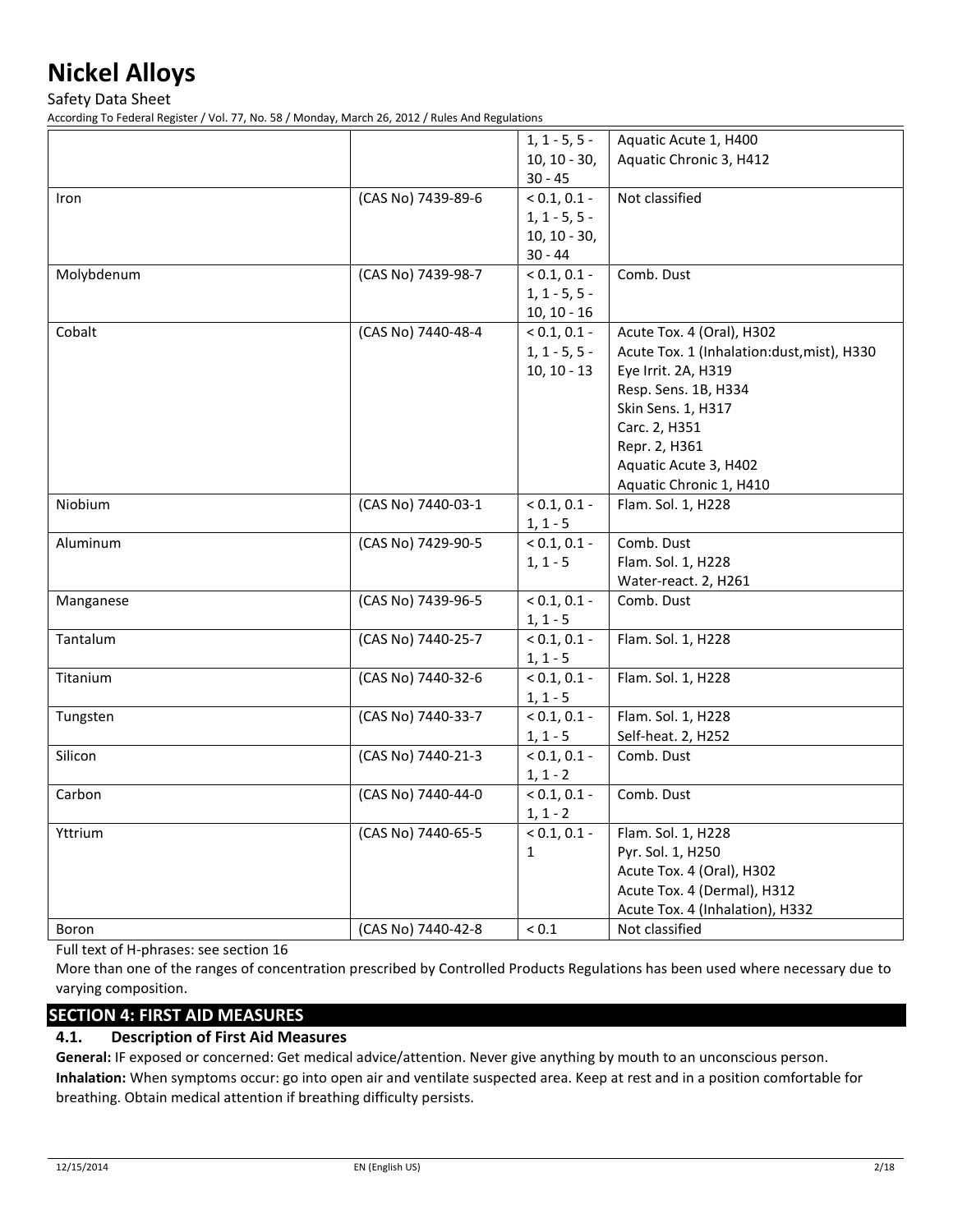Safety Data Sheet

According To Federal Register / Vol. 77, No. 58 / Monday, March 26, 2012 / Rules And Regulations

**Skin Contact:** Cool skin rapidly with cold water after contact with molten product. Removal of solidified molten material from skin requires medical assistance. Remove contaminated clothing. Drench affected area with water for at least 15 minutes. Wash with plenty of soap and water. Wash contaminated clothing before reuse. Obtain medical attention if irritation persists.

**Eye Contact:** Removal of solidified molten material from the eyes requires medical assistance. Immediately rinse with water for a prolonged period (at least 15 minutes) while holding the eyelids wide open. Remove contact lenses, if present and easy to do. Continue rinsing. Obtain medical attention if irritation develops or persists.

**Ingestion:** Rinse mouth. Do NOT induce vomiting. Call a POISON CENTER/doctor/physician if you feel unwell.

#### **4.2. Most Important Symptoms and Effects Both Acute and Delayed**

**General:** Welding, cutting, or processing this material may release dust or fumes that are hazardous.

**Inhalation:** Inhalation of dusts and fumes can cause metal fume fever. Symptoms can include a metallic or sweet taste in the mouth, sweating, shivering, headache, throat irritation, fever, chills, thirstiness, muscle aches, nausea, vomiting, weakness, fatigue, and shortness of breath.

**Skin Contact:** May cause an allergic skin reaction. Dust from physical alteration of this product causes skin irritation. Causes severe skin burns. Contact with fumes or metal powder will irritate skin. Contact with hot, molten metal will cause thermal burns. Dust may cause irritation in skin folds or by contact in combination with tight clothing. Mechanical damage via flying particles and chipped slag is possible.

**Eye Contact:** Dust may cause mechanical irritation to eyes, nose, throat, and lungs.

**Ingestion:** Ingestion is likely to be harmful or have adverse effects.

**Chronic Symptoms:** In massive form, no hazard exists. If physically altered to present slivers, ribbons, dusts or fumes from molten material: Aluminum: Inhalation of finely divided aluminum powder may cause pulmonary fibrosis. Inhalation of iron oxide fumes undergoing decomposition may cause irritation and flu-like symptoms, otherwise iron oxide is not hazardous. Inhalation of Nickel compounds has been shown in studies to provide an increased incidence of cancer of the nasal cavity, lung and possibly larynx in nickel refinery workers. Nickel: May cause a form of dermatitis known as nickel itch and intestinal irritation, which may cause disorders, convulsions and asphyxia. Chromium: Certain hexavalent chromium compounds have been demonstrated to be carcinogenic on the basis of epidemiological investigations on workers and experimental studies in animals. Increased incidences of respiratory cancer have been found in chromium (VI) workers.There is an increased incidence of lung cancer in industrial workers exposed to chromium (VI) compounds. Please refer to IARC volume 23 for a more detailed discussion. Manganese : Chronic exposure can cause inflammation of the lung tissue, scarring the lungs (pulmonary fibrosis). Copper: Overexposure to fumes may cause metal fume fever (chills, muscle aches, nausea, fever, dry throat, cough, weakness, lassitude); metallic or sweet taste; discoloration of skin and hair. Tissue damage of mucous membranes may follow chronic dust exposure. Silicon : Can cause chronic bronchitis and narrowing of the airways.

### **4.3. Indication of Any Immediate Medical Attention and Special Treatment Needed**

If exposed or concerned, get medical advice and attention.

# **SECTION 5: FIRE-FIGHTING MEASURES**

## **5.1. Extinguishing Media**

**Suitable Extinguishing Media:** Use extinguishing media appropriate for surrounding fire. Dry sand; Class D Extinguishing Agent (for metal powder fires).

**Unsuitable Extinguishing Media:** Do not use a heavy water stream. Use of heavy stream of water may spread fire. Do not use water when molten material is involved, may react violently or explosively on contact with water.

#### **5.2. Special Hazards Arising From the Substance or Mixture**

**Fire Hazard:** A non-combustible material, not considered flammable but will melt above 1260 °C (2300 °F).

**Explosion Hazard:** In molten state: reacts violently with water (moisture).

**Reactivity:** Hazardous reactions will not occur under normal conditions.

#### **5.3. Advice for Firefighters**

**Precautionary Measures Fire:** Under fire conditions, hazardous fumes will be present.

**Firefighting Instructions:** Exercise caution when fighting any chemical fire.

**Protection During Firefighting:** Do not enter fire area without proper protective equipment, including respiratory protection.

**Hazardous Combustion Products**: Oxides of tin. Oxides of nickel. Oxides of copper. Chromium oxides. Oxides of silicone and carbon. Cobalt oxide. Oxides of aluminum. Molybdenum oxides. Oxides of titanium. Oxides of boron. Oxides of Tantalum.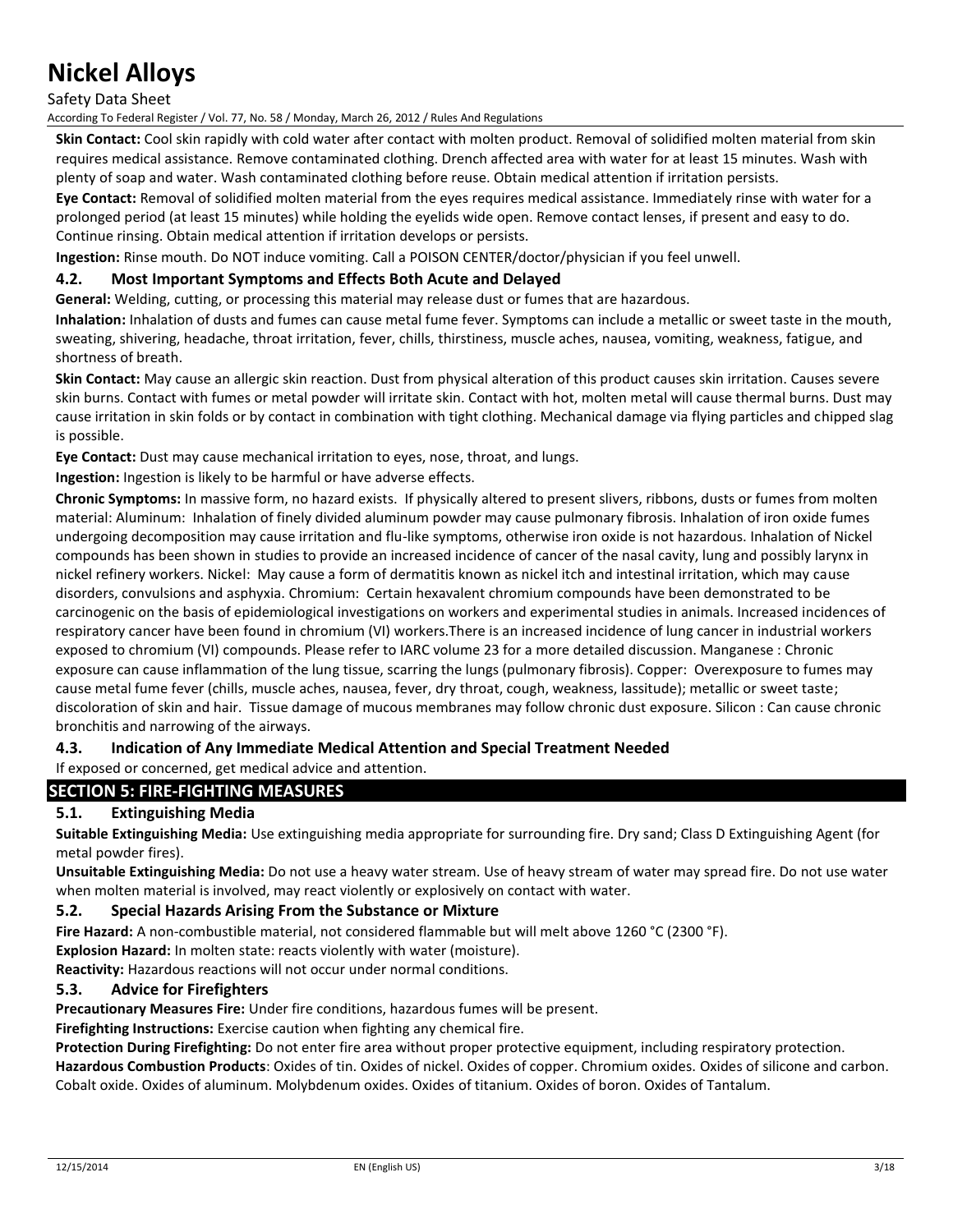Safety Data Sheet

According To Federal Register / Vol. 77, No. 58 / Monday, March 26, 2012 / Rules And Regulations

### **Reference to Other Sections**

Refer to section 9 for flammability properties.

## **SECTION 6: ACCIDENTAL RELEASE MEASURES**

### **6.1. Personal Precautions, Protective Equipment and Emergency Procedures**

**General Measures:** Do not handle until all safety precautions have been read and understood. Do not breathe vapors from molten product.

#### **6.1.1. For Non-Emergency Personnel**

**Protective Equipment:** Use appropriate personal protection equipment (PPE).

**Emergency Procedures:** Evacuate unnecessary personnel.

#### **6.1.2. For Emergency Personnel**

**Protective Equipment:** Equip cleanup crew with proper protection.

**Emergency Procedures:** Ventilate area.

### **6.2. Environmental Precautions**

Prevent entry to sewers and public waters.

### **6.3. Methods and Material for Containment and Cleaning Up**

**For Containment:** Contain and collect as any solid.

**Methods for Cleaning Up:** Clear up spills immediately and dispose of waste safely. For particulates and dust: Avoid actions that cause dust to become airborne during clean-up such as dry sweeping or using compressed air. Use HEPA vacuum or thoroughly wet with water to clean-up dust. Use PPE described in Section 8. Vacuum must be fitted with HEPA filter to prevent release of particulates during clean-up.

### **6.4. Reference to Other Sections**

See heading 8, Exposure Controls and Personal Protection. Concerning disposal elimination after cleaning, see item 13.

## **SECTION 7: HANDLING AND STORAGE**

## **7.1. Precautions for Safe Handling**

**Additional Hazards When Processed:** May generate flammable/explosive dusts or turnings when brushed, machined or ground. Use care during processing to minimize generation of dust. Where excessive dust may result, use approved respiratory protection equipment. Heating of product can release toxic or irritating fumes; ensure proper ventilation is employed, proper precautions are enforced, and applicable regulations are followed. Inhalation of fumes may cause metal fume fever.

**Hygiene Measures:** Handle in accordance with good industrial hygiene and safety procedures. Wash hands and other exposed areas with mild soap and water before eating, drinking, or smoking and again when leaving work. Do not eat, drink or smoke when using this product. Contaminated work clothing should not be allowed out of the workplace. Wash contaminated clothing before reuse.

### **7.2. Conditions for Safe Storage, Including Any Incompatibilities**

**Storage Conditions:** Store in a dry, cool and well-ventilated place.

**Incompatible Materials:** Strong acids, strong bases, strong oxidizers. Alkalis. Metal oxides. Water, humidity. Corrosive substances in contact with metals may produce flammable hydrogen gas.

### **7.3. Specific End Use(s)**

No use is specified.

## **SECTION 8: EXPOSURE CONTROLS/PERSONAL PROTECTION**

#### **8.1. Control Parameters**

For substances listed in section 3 that are not listed here, there are no established Exposure limits from the manufacturer, supplier, importer, or the appropriate advisory agency including: ACGIH (TLV), NIOSH (REL), OSHA (PEL), Canadian provincial governments, or the Mexican government.

| Nickel (7440-02-0)      |                                      |                                            |
|-------------------------|--------------------------------------|--------------------------------------------|
| <b>Mexico</b>           | OEL TWA (mg/m <sup>3</sup> )         | 1 mg/m <sup>3</sup>                        |
| <b>USA ACGIH</b>        | ACGIH TWA $(mg/m3)$                  | 1.5 mg/m <sup>3</sup> (inhalable fraction) |
| <b>USA OSHA</b>         | OSHA PEL (TWA) (mg/m <sup>3</sup> )  | $1 \text{ mg/m}^3$                         |
| <b>USA NIOSH</b>        | NIOSH REL (TWA) (mg/m <sup>3</sup> ) | $0.015$ mg/m <sup>3</sup>                  |
| <b>USA IDLH</b>         | US IDLH $(mg/m3)$                    | $10 \text{ mg/m}^3$                        |
| Alberta                 | OEL TWA (mg/m <sup>3</sup> )         | 1.5 mg/m <sup>3</sup>                      |
| <b>British Columbia</b> | OEL TWA (mg/m <sup>3</sup> )         | $0.05 \,\mathrm{mg/m^3}$                   |
| <b>Manitoba</b>         | OEL TWA (mg/m <sup>3</sup> )         | 1.5 mg/m <sup>3</sup> (inhalable fraction) |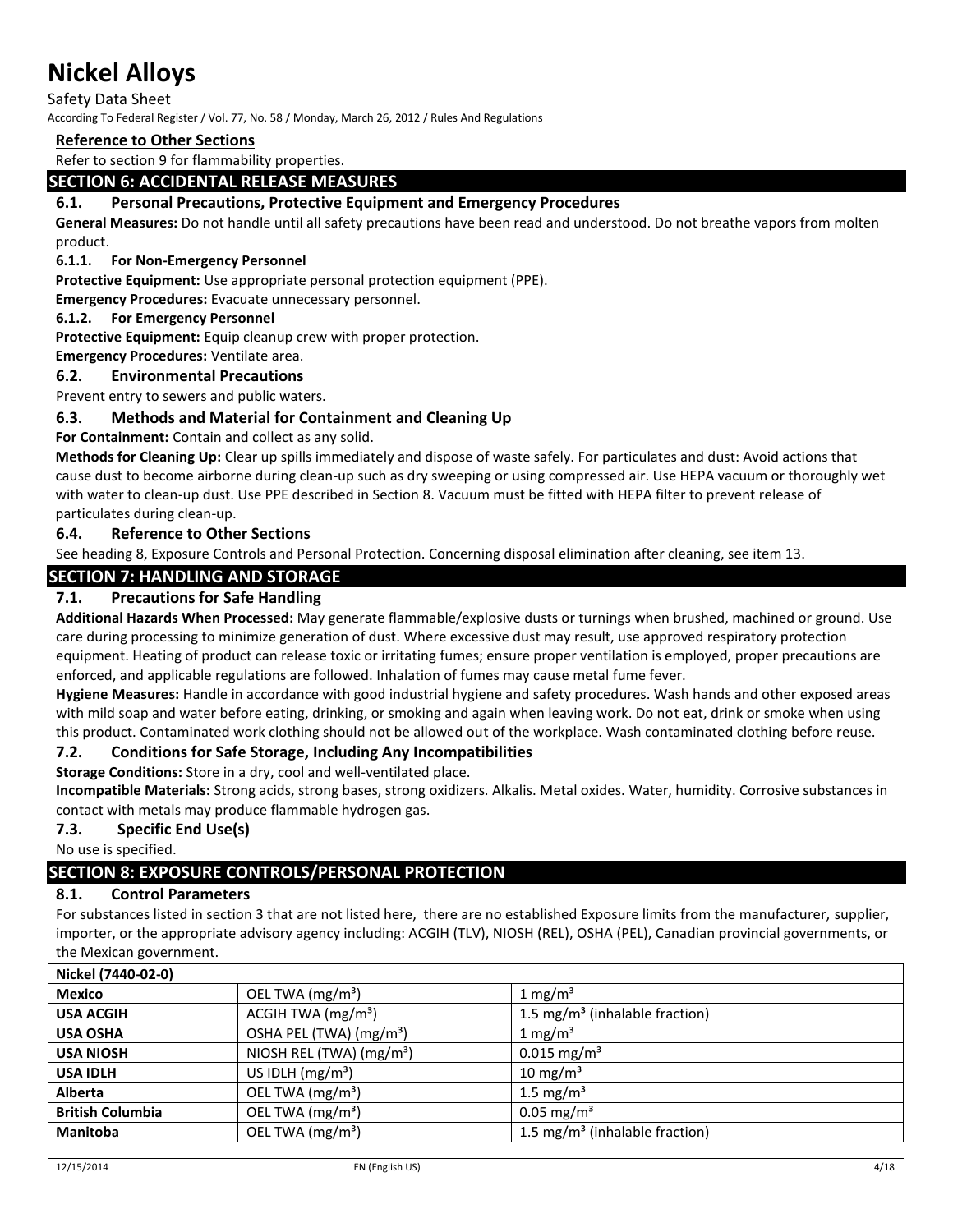Safety Data Sheet

| <b>New Brunswick</b>               | OEL TWA (mg/m <sup>3</sup> )         | $1 \text{ mg/m}^3$                          |
|------------------------------------|--------------------------------------|---------------------------------------------|
| <b>Newfoundland &amp; Labrador</b> | OEL TWA (mg/m <sup>3</sup> )         | 1.5 mg/m <sup>3</sup> (inhalable fraction)  |
| Nova Scotia                        | OEL TWA (mg/m <sup>3</sup> )         | 1.5 mg/m <sup>3</sup> (inhalable fraction)  |
| <b>Nunavut</b>                     | OEL STEL (mg/m <sup>3</sup> )        | 2 mg/ $m3$                                  |
| Nunavut                            | OEL TWA (mg/m <sup>3</sup> )         | $1 \text{ mg/m}^3$                          |
| <b>Northwest Territories</b>       | OEL STEL (mg/m <sup>3</sup> )        | 2 mg/ $m3$                                  |
| <b>Northwest Territories</b>       | OEL TWA (mg/m <sup>3</sup> )         | $1 \text{ mg/m}^3$                          |
| <b>Ontario</b>                     | OEL TWA (mg/m <sup>3</sup> )         | 1 mg/m <sup>3</sup> (inhalable)             |
| <b>Prince Edward Island</b>        | OEL TWA (mg/m <sup>3</sup> )         | 1.5 mg/m <sup>3</sup> (inhalable fraction)  |
| Québec                             | VEMP ( $mg/m3$ )                     | $1 \text{ mg/m}^3$                          |
| Saskatchewan                       | OEL STEL (mg/m <sup>3</sup> )        | 3 mg/m <sup>3</sup> (inhalable fraction)    |
| Saskatchewan                       | OEL TWA (mg/m <sup>3</sup> )         | 1.5 mg/m <sup>3</sup> (inhalable fraction)  |
| Yukon                              | OEL STEL (mg/m <sup>3</sup> )        | 3 mg/ $m3$                                  |
| Yukon                              | OEL TWA (mg/m <sup>3</sup> )         | $1 \text{ mg/m}^3$                          |
|                                    |                                      |                                             |
| Chromium (7440-47-3)               |                                      |                                             |
| <b>Mexico</b>                      | OEL TWA (mg/m <sup>3</sup> )         | $0.5$ mg/m <sup>3</sup>                     |
| <b>USA ACGIH</b>                   | ACGIH TWA (mg/m <sup>3</sup> )       | $0.5$ mg/m <sup>3</sup>                     |
| <b>USA OSHA</b>                    | OSHA PEL (TWA) (mg/m <sup>3</sup> )  | $1 \text{ mg/m}^3$                          |
| <b>USA NIOSH</b>                   | NIOSH REL (TWA) (mg/m <sup>3</sup> ) | $0.5$ mg/m <sup>3</sup>                     |
| <b>USA IDLH</b>                    | US IDLH $(mg/m3)$                    | 250 mg/m <sup>3</sup>                       |
| <b>Alberta</b>                     | OEL TWA (mg/m <sup>3</sup> )         | $0.5$ mg/m <sup>3</sup>                     |
| <b>British Columbia</b>            | OEL TWA (mg/m <sup>3</sup> )         | $0.5$ mg/m <sup>3</sup>                     |
| <b>Manitoba</b>                    | OEL TWA (mg/m <sup>3</sup> )         | $0.5$ mg/m <sup>3</sup>                     |
| <b>New Brunswick</b>               | OEL TWA (mg/m <sup>3</sup> )         | $0.5$ mg/m <sup>3</sup>                     |
| <b>Newfoundland &amp; Labrador</b> | OEL TWA (mg/m <sup>3</sup> )         | $0.5$ mg/m <sup>3</sup>                     |
| <b>Nova Scotia</b>                 | OEL TWA (mg/m <sup>3</sup> )         | $0.5$ mg/m <sup>3</sup>                     |
| Nunavut                            | OEL STEL (mg/m <sup>3</sup> )        | 1.5 mg/ $m3$                                |
| Nunavut                            | OEL TWA (mg/m <sup>3</sup> )         | $0.5$ mg/m <sup>3</sup>                     |
| <b>Northwest Territories</b>       | OEL STEL (mg/m <sup>3</sup> )        | 1.5 mg/ $m3$                                |
| <b>Northwest Territories</b>       | OEL TWA (mg/m <sup>3</sup> )         | $0.5$ mg/m <sup>3</sup>                     |
| <b>Ontario</b>                     | OEL TWA (mg/m <sup>3</sup> )         | $0.5$ mg/m <sup>3</sup>                     |
| <b>Prince Edward Island</b>        | OEL TWA (mg/m <sup>3</sup> )         | $0.5$ mg/m <sup>3</sup>                     |
| Québec                             | VEMP ( $mg/m3$ )                     | $0.5$ mg/m <sup>3</sup>                     |
| Saskatchewan                       | OEL STEL (mg/m <sup>3</sup> )        | 1.5 mg/ $m3$                                |
| Saskatchewan                       | OEL TWA (mg/m <sup>3</sup> )         | $0.5$ mg/m <sup>3</sup>                     |
| Yukon                              | OEL STEL (mg/m <sup>3</sup> )        | 3.0 mg/ $m3$                                |
| Yukon                              | OEL TWA (mg/m <sup>3</sup> )         | $0.1$ mg/m <sup>3</sup>                     |
| Copper (7440-50-8)                 |                                      |                                             |
| <b>Mexico</b>                      | OEL TWA (mg/m <sup>3</sup> )         | $0.2 \text{ mg/m}^3 \text{ (fume)}$         |
|                                    |                                      | 1 mg/m <sup>3</sup> (dust and mist)         |
| <b>Mexico</b>                      | OEL STEL (mg/m <sup>3</sup> )        | $2$ mg/m <sup>3</sup> (fume)                |
|                                    |                                      | $2 \text{ mg/m}^3$ (dust and mist)          |
| <b>USA ACGIH</b>                   | ACGIH TWA $(mg/m3)$                  | 0.2 mg/m <sup>3</sup> (fume)                |
| <b>USA OSHA</b>                    | OSHA PEL (TWA) (mg/m <sup>3</sup> )  | $0.1 \text{ mg/m}^3$ (fume)                 |
|                                    |                                      | 1 mg/m <sup>3</sup> (dust and mist)         |
| <b>USA NIOSH</b>                   | NIOSH REL (TWA) (mg/m <sup>3</sup> ) | 1 mg/m <sup>3</sup> (dust and mist)         |
|                                    |                                      | $0.1 \text{ mg/m}^3$ (fume)                 |
| <b>USA IDLH</b>                    | US IDLH $(mg/m3)$                    | 100 mg/m <sup>3</sup> (dust, fume and mist) |
| <b>Alberta</b>                     | OEL TWA (mg/m <sup>3</sup> )         | 0.2 mg/m <sup>3</sup> (fume)                |
| <b>British Columbia</b>            | OEL TWA (mg/m <sup>3</sup> )         | 1 mg/m <sup>3</sup> (dust and mist)         |
| Manitoba                           | OEL TWA (mg/m <sup>3</sup> )         | $0.2 \text{ mg/m}^3$ (fume)                 |
|                                    |                                      |                                             |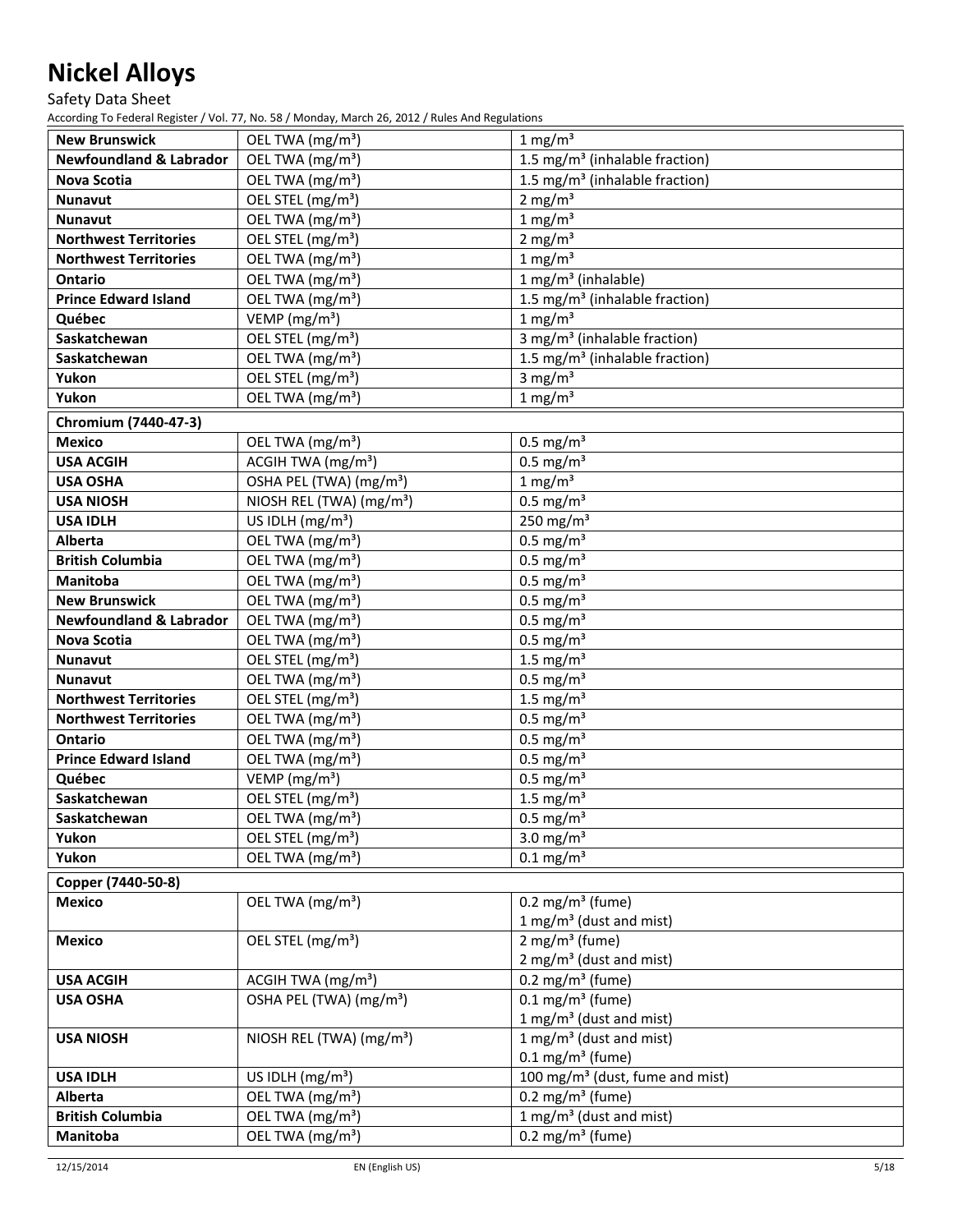Safety Data Sheet

| <b>New Brunswick</b>               | OEL TWA (mg/m <sup>3</sup> )         | $0.2$ mg/m <sup>3</sup> (fume)             |
|------------------------------------|--------------------------------------|--------------------------------------------|
| <b>Newfoundland &amp; Labrador</b> | OEL TWA (mg/m <sup>3</sup> )         | $0.2$ mg/m <sup>3</sup> (fume)             |
| Nova Scotia                        | OEL TWA (mg/m <sup>3</sup> )         | $0.2$ mg/m <sup>3</sup> (fume)             |
| Nunavut                            | OEL STEL (mg/m <sup>3</sup> )        | 0.6 mg/m <sup>3</sup> (fume)               |
| <b>Nunavut</b>                     | OEL TWA (mg/m <sup>3</sup> )         | 0.2 mg/m <sup>3</sup> (fume)               |
| <b>Northwest Territories</b>       | OEL STEL (mg/m <sup>3</sup> )        | $0.6$ mg/m <sup>3</sup> (fume)             |
| <b>Northwest Territories</b>       | OEL TWA (mg/m <sup>3</sup> )         | 0.2 mg/m <sup>3</sup> (fume)               |
| <b>Ontario</b>                     | OEL TWA (mg/m <sup>3</sup> )         | 0.2 mg/m <sup>3</sup> (fume)               |
| <b>Prince Edward Island</b>        | OEL TWA (mg/m <sup>3</sup> )         | 0.2 mg/m <sup>3</sup> (fume)               |
| Québec                             | VEMP ( $mg/m3$ )                     | 0.2 mg/m <sup>3</sup> (fume)               |
| Saskatchewan                       | OEL STEL (mg/m <sup>3</sup> )        | 0.6 mg/m <sup>3</sup> (fume)               |
| Saskatchewan                       | OEL TWA (mg/m <sup>3</sup> )         | 0.2 mg/m <sup>3</sup> (fume)               |
| Yukon                              | OEL STEL (mg/m <sup>3</sup> )        | 0.2 mg/m <sup>3</sup> (fume)               |
| Yukon                              | OEL TWA (mg/m <sup>3</sup> )         | 0.2 mg/m <sup>3</sup> (fume)               |
|                                    |                                      |                                            |
| Molybdenum (7439-98-7)             |                                      |                                            |
| <b>USA ACGIH</b>                   | ACGIH TWA $(mg/m3)$                  | 10 mg/m <sup>3</sup> (inhalable fraction)  |
|                                    |                                      | 3 mg/m <sup>3</sup> (respirable fraction)  |
| <b>USA IDLH</b>                    | US IDLH (mg/m <sup>3</sup> )         | 5000 mg/m <sup>3</sup>                     |
| Alberta                            | OEL TWA (mg/m <sup>3</sup> )         | 10 mg/m <sup>3</sup> (total)               |
| <b>British Columbia</b>            | OEL TWA (mg/m <sup>3</sup> )         | 3 mg/m <sup>3</sup> (respirable)           |
| Manitoba                           | OEL TWA (mg/m <sup>3</sup> )         | 10 mg/m <sup>3</sup> (inhalable fraction)  |
| <b>Newfoundland &amp; Labrador</b> | OEL TWA (mg/m <sup>3</sup> )         | 10 mg/m <sup>3</sup> (inhalable fraction)  |
| <b>Nova Scotia</b>                 | OEL TWA (mg/m <sup>3</sup> )         | 10 mg/m <sup>3</sup> (inhalable fraction)  |
| <b>Ontario</b>                     | OEL TWA (mg/m <sup>3</sup> )         | 10 mg/m <sup>3</sup> (metal-inhalable)     |
| <b>Prince Edward Island</b>        | OEL TWA (mg/m <sup>3</sup> )         | 10 mg/m <sup>3</sup> (inhalable fraction)  |
| Saskatchewan                       | OEL STEL (mg/m <sup>3</sup> )        | 20 mg/m <sup>3</sup> (inhalable fraction)  |
| Saskatchewan                       | OEL TWA (mg/m <sup>3</sup> )         | 10 mg/m <sup>3</sup> (inhalable fraction)  |
| Cobalt (7440-48-4)                 |                                      |                                            |
| <b>Mexico</b>                      | OEL TWA (mg/m <sup>3</sup> )         | $0.1 \text{ mg/m}^3$ (dust and fume)       |
| <b>USA ACGIH</b>                   | ACGIH TWA (mg/m <sup>3</sup> )       | $0.02$ mg/m <sup>3</sup>                   |
| <b>USA OSHA</b>                    | OSHA PEL (TWA) (mg/m <sup>3</sup> )  | $0.1 \text{ mg/m}^3$ (dust and fume)       |
| <b>USA NIOSH</b>                   | NIOSH REL (TWA) (mg/m <sup>3</sup> ) | $0.05$ mg/m <sup>3</sup> (dust and fume)   |
| <b>USA IDLH</b>                    | US IDLH $(mg/m3)$                    | 20 mg/m <sup>3</sup> (dust and fume)       |
| <b>Alberta</b>                     | OEL TWA (mg/m <sup>3</sup> )         | $0.02$ mg/m <sup>3</sup>                   |
| <b>British Columbia</b>            | OEL TWA (mg/m <sup>3</sup> )         | $0.02$ mg/m <sup>3</sup>                   |
| Manitoba                           | OEL TWA (mg/m <sup>3</sup> )         | $0.02$ mg/m <sup>3</sup>                   |
| <b>New Brunswick</b>               | OEL TWA (mg/m <sup>3</sup> )         | $0.02$ mg/m <sup>3</sup>                   |
| <b>Newfoundland &amp; Labrador</b> | OEL TWA (mg/m <sup>3</sup> )         | $0.02$ mg/m <sup>3</sup>                   |
| Nova Scotia                        | OEL TWA (mg/m <sup>3</sup> )         | $0.02$ mg/m <sup>3</sup>                   |
| <b>Nunavut</b>                     | OEL STEL (mg/m <sup>3</sup> )        | 0.3 mg/m <sup>3</sup> (dust and fume)      |
| <b>Nunavut</b>                     | OEL TWA (mg/m <sup>3</sup> )         | $0.1 \text{ mg/m}^3$ (metal-dust and fume) |
| <b>Northwest Territories</b>       | OEL STEL (mg/m <sup>3</sup> )        | 0.3 mg/m <sup>3</sup> (dust and fume)      |
| <b>Northwest Territories</b>       | OEL TWA (mg/m <sup>3</sup> )         | $0.1 \text{ mg/m}^3$ (dust and fume)       |
| Ontario                            | OEL TWA (mg/m <sup>3</sup> )         | $0.02$ mg/m <sup>3</sup>                   |
| <b>Prince Edward Island</b>        | OEL TWA (mg/m <sup>3</sup> )         | $0.02$ mg/m <sup>3</sup>                   |
| Québec                             | VEMP ( $mg/m3$ )                     | $0.02$ mg/m <sup>3</sup>                   |
| Saskatchewan                       | OEL STEL (mg/m <sup>3</sup> )        | $0.06$ mg/m <sup>3</sup>                   |
| Saskatchewan                       | OEL TWA (mg/m <sup>3</sup> )         | $0.02$ mg/m <sup>3</sup>                   |
| Yukon                              | OEL STEL (mg/m <sup>3</sup> )        | $0.15$ mg/m <sup>3</sup> (dust and fume)   |
| Yukon                              | OEL TWA (mg/m <sup>3</sup> )         | 0.05 mg/m <sup>3</sup> (dust and fume)     |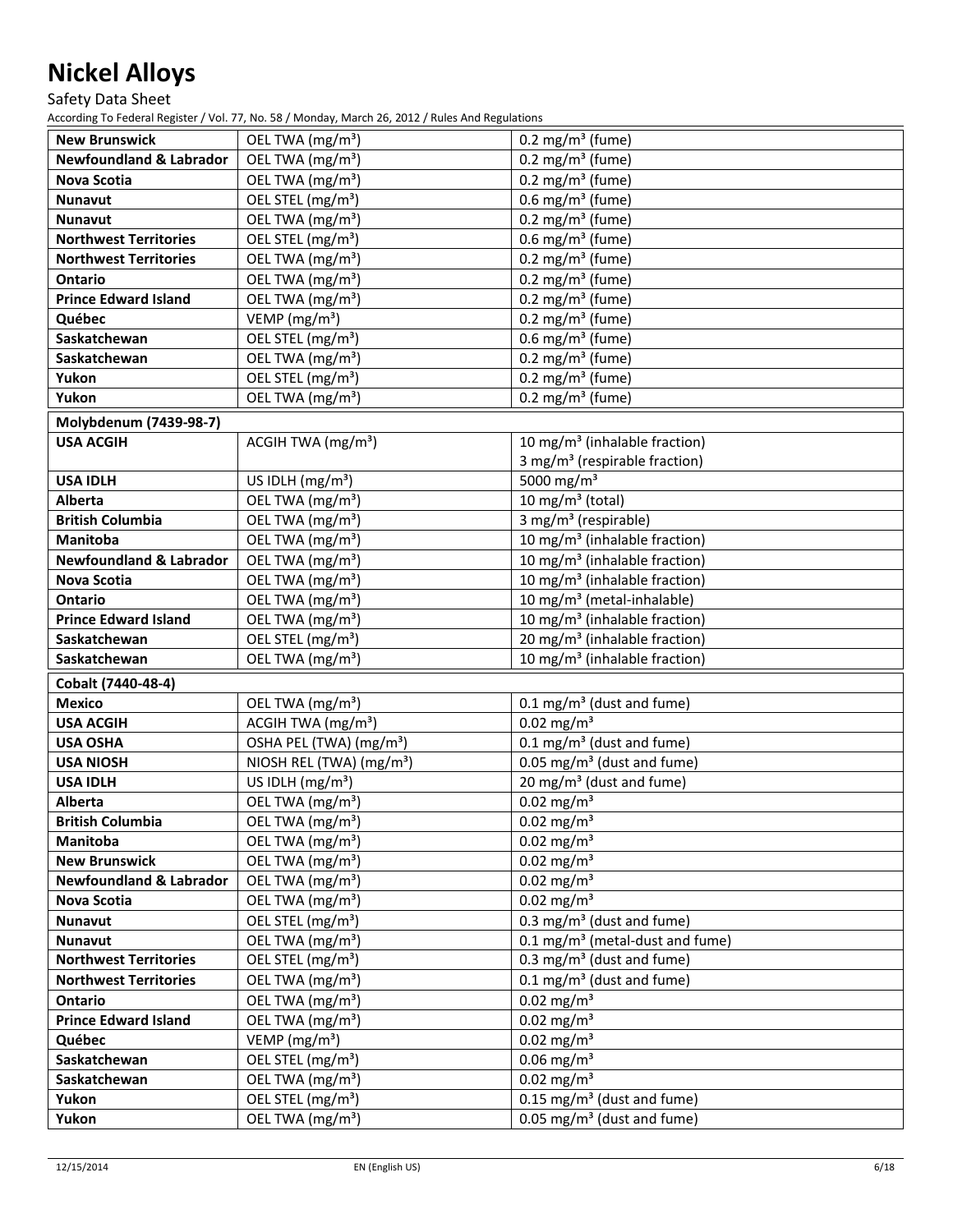Safety Data Sheet

| Aluminum (7429-90-5)                   |                                         |                                              |
|----------------------------------------|-----------------------------------------|----------------------------------------------|
| <b>Mexico</b>                          | OEL TWA (mg/m <sup>3</sup> )            | 10 mg/m <sup>3</sup> (dust)                  |
| <b>USA ACGIH</b>                       | ACGIH TWA (mg/m <sup>3</sup> )          | 1 mg/m <sup>3</sup> (respirable fraction)    |
| <b>USA OSHA</b>                        | OSHA PEL (TWA) (mg/m <sup>3</sup> )     | 15 mg/m <sup>3</sup> (total dust)            |
|                                        |                                         | 5 mg/m <sup>3</sup> (respirable fraction)    |
| <b>USA NIOSH</b>                       | NIOSH REL (TWA) (mg/m <sup>3</sup> )    | 10 mg/m <sup>3</sup> (total dust)            |
|                                        |                                         | 5 mg/m <sup>3</sup> (respirable dust)        |
| Alberta                                | OEL TWA (mg/m <sup>3</sup> )            | 10 mg/m <sup>3</sup> (dust)                  |
| <b>British Columbia</b>                | OEL TWA (mg/m <sup>3</sup> )            | 1.0 mg/m <sup>3</sup> (respirable)           |
| Manitoba                               | OEL TWA (mg/m <sup>3</sup> )            | 1 mg/m <sup>3</sup> (respirable fraction)    |
| <b>New Brunswick</b>                   | OEL TWA (mg/m <sup>3</sup> )            | 10 mg/m <sup>3</sup> (metal dust)            |
| <b>Newfoundland &amp; Labrador</b>     | OEL TWA (mg/m <sup>3</sup> )            | 1 mg/m <sup>3</sup> (respirable fraction)    |
| Nova Scotia                            | OEL TWA (mg/m <sup>3</sup> )            | 1 mg/m <sup>3</sup> (respirable fraction)    |
| Nunavut                                | OEL STEL (mg/m <sup>3</sup> )           | $20 \text{ mg/m}^3$                          |
| <b>Nunavut</b>                         | OEL TWA (mg/m <sup>3</sup> )            | $10 \text{ mg/m}^3$                          |
| <b>Northwest Territories</b>           | OEL STEL (mg/m <sup>3</sup> )           | $20 \text{ mg/m}^3$                          |
| <b>Northwest Territories</b>           | OEL TWA (mg/m <sup>3</sup> )            | $10 \text{ mg/m}^3$                          |
| <b>Ontario</b>                         | OEL TWA (mg/m <sup>3</sup> )            | 1 mg/m <sup>3</sup> (respirable)             |
| <b>Prince Edward Island</b>            | OEL TWA (mg/m <sup>3</sup> )            | 1 mg/m <sup>3</sup> (respirable fraction)    |
| Québec                                 | VEMP ( $mg/m3$ )                        | $\overline{10}$ mg/m <sup>3</sup>            |
| Saskatchewan                           | OEL STEL (mg/m <sup>3</sup> )           | 20 mg/m <sup>3</sup> (dust)                  |
| Saskatchewan                           | OEL TWA (mg/m <sup>3</sup> )            | 10 mg/m <sup>3</sup> (dust)                  |
| <b>Manganese (7439-96-5)</b>           |                                         |                                              |
| <b>Mexico</b>                          | OEL TWA (mg/m <sup>3</sup> )            | $0.2$ mg/m <sup>3</sup>                      |
|                                        |                                         | $1 mg/m3$ (fume)                             |
| <b>Mexico</b>                          | OEL STEL (mg/m <sup>3</sup> )           | 3 mg/m <sup>3</sup> (fume)                   |
| <b>USA ACGIH</b>                       | ACGIH TWA $(mg/m3)$                     | 0.02 mg/m <sup>3</sup> (respirable fraction) |
|                                        |                                         | 0.1 mg/m <sup>3</sup> (inhalable fraction)   |
| <b>USA OSHA</b>                        | OSHA PEL (Ceiling) (mg/m <sup>3</sup> ) | 5 mg/m <sup>3</sup> (fume)                   |
| <b>USA NIOSH</b>                       | NIOSH REL (TWA) (mg/m <sup>3</sup> )    | $1 mg/m3$ (fume)                             |
| <b>USA NIOSH</b>                       | NIOSH REL (STEL) (mg/m <sup>3</sup> )   | $3$ mg/m <sup>3</sup>                        |
| <b>USA IDLH</b>                        | US IDLH $(mg/m3)$                       | 500 mg/m $3$                                 |
| Alberta                                | OEL TWA (mg/m <sup>3</sup> )            | $0.2 \text{ mg/m}^3$                         |
| <b>British Columbia</b>                | OEL TWA (mg/m <sup>3</sup> )            | $0.2$ mg/m <sup>3</sup>                      |
| Manitoba                               | OEL TWA (mg/m <sup>3</sup> )            | 0.02 mg/m <sup>3</sup> (respirable fraction) |
| <b>New Brunswick</b>                   | OEL TWA (mg/m <sup>3</sup> )            | $\overline{0.2}$ mg/m <sup>3</sup>           |
| <b>Newfoundland &amp; Labrador</b>     | OEL TWA (mg/m <sup>3</sup> )            | 0.02 mg/m <sup>3</sup> (respirable fraction) |
| <b>Nova Scotia</b>                     | OEL TWA (mg/m <sup>3</sup> )            | 0.02 mg/m <sup>3</sup> (respirable fraction) |
| <b>Nunavut</b>                         | OEL Ceiling (mg/m <sup>3</sup> )        | 5 mg/ $m3$                                   |
| Nunavut                                | OEL STEL (mg/m <sup>3</sup> )           | 3 mg/m <sup>3</sup> (fume)                   |
| <b>Nunavut</b>                         | OEL TWA (mg/m <sup>3</sup> )            | $1 mg/m3$ (fume)                             |
| <b>Northwest Territories</b>           | OEL Ceiling (mg/m <sup>3</sup> )        | 5 mg/ $m3$                                   |
| <b>Northwest Territories</b>           | OEL STEL (mg/m <sup>3</sup> )           | 3 mg/m <sup>3</sup> (fume)                   |
| <b>Northwest Territories</b>           | OEL TWA (mg/m <sup>3</sup> )            | $1 mg/m3$ (fume)                             |
|                                        | OEL TWA (mg/m <sup>3</sup> )            | $0.2 \text{ mg/m}^3$                         |
| Ontario<br><b>Prince Edward Island</b> | OEL TWA (mg/m <sup>3</sup> )            | 0.02 mg/m <sup>3</sup> (respirable fraction) |
|                                        |                                         |                                              |
| Québec                                 | VEMP ( $mg/m3$ )                        | 0.2 mg/m <sup>3</sup> (total dust and fume)  |
| Saskatchewan                           | OEL STEL (mg/m <sup>3</sup> )           | $0.6$ mg/m <sup>3</sup>                      |
| Saskatchewan                           | OEL TWA (mg/m <sup>3</sup> )            | $0.2 \text{ mg/m}^3$                         |
| Yukon                                  | OEL Ceiling (mg/m <sup>3</sup> )        | 5 mg/ $m3$                                   |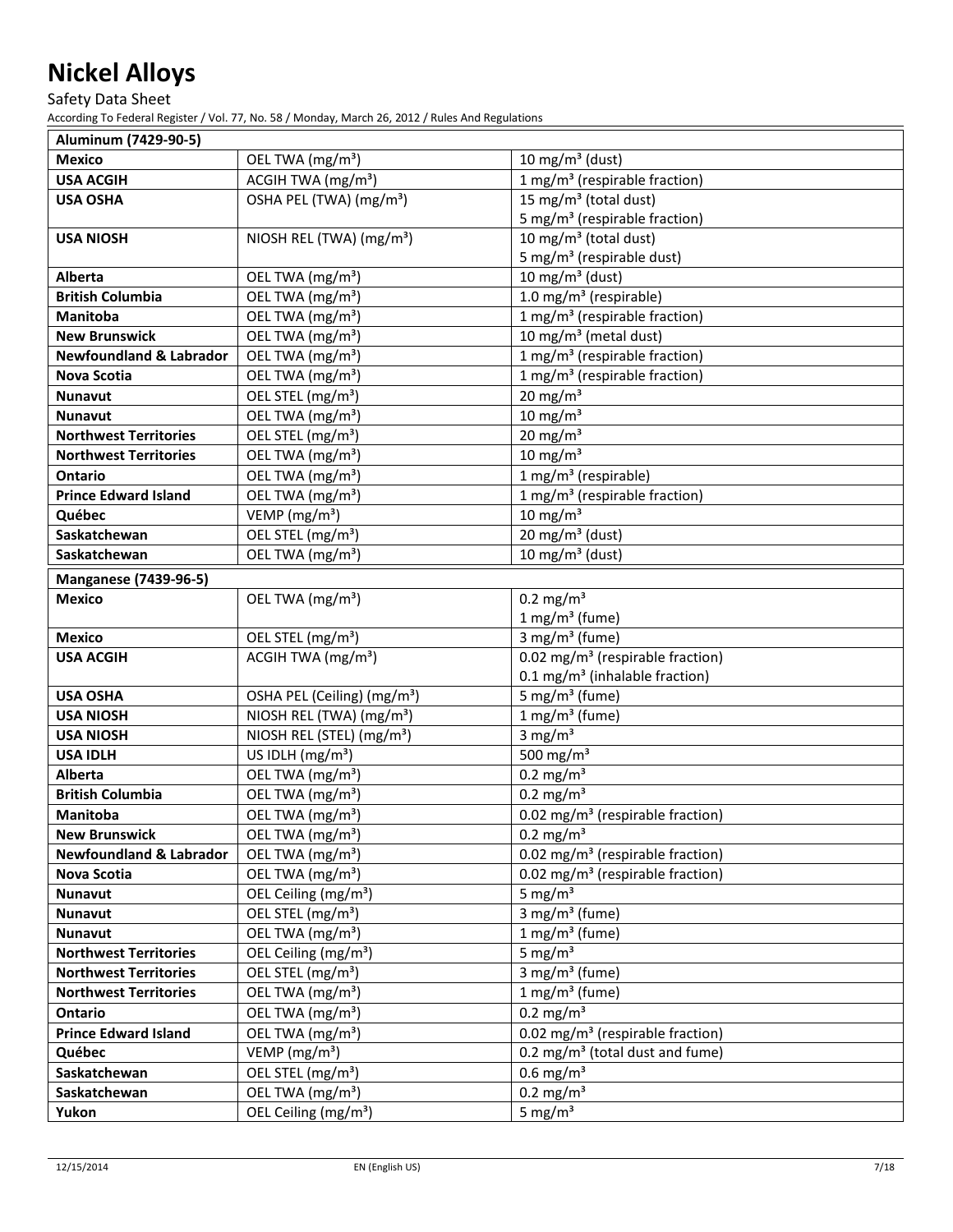Safety Data Sheet

| Tantalum (7440-25-7)                 |                                       |                                           |
|--------------------------------------|---------------------------------------|-------------------------------------------|
| <b>Mexico</b>                        | OEL TWA (mg/m <sup>3</sup> )          | 5 mg/ $m3$                                |
| <b>Mexico</b>                        | OEL STEL (mg/m <sup>3</sup> )         | $10 \text{ mg/m}^3$                       |
| <b>USA OSHA</b>                      | OSHA PEL (TWA) (mg/m <sup>3</sup> )   | 5 mg/ $m3$                                |
| <b>USA NIOSH</b>                     | NIOSH REL (TWA) (mg/m <sup>3</sup> )  | 5 mg/m <sup>3</sup> (dust)                |
| <b>USA NIOSH</b>                     | NIOSH REL (STEL) (mg/m <sup>3</sup> ) | 10 mg/m <sup>3</sup> (dust)               |
| <b>USA IDLH</b>                      | US IDLH $(mg/m3)$                     | 2500 mg/m <sup>3</sup> (dust)             |
| <b>Alberta</b>                       | OEL TWA (mg/m <sup>3</sup> )          | 5 mg/m <sup>3</sup> (dust)                |
| <b>British Columbia</b>              | OEL TWA (mg/m <sup>3</sup> )          | 5 mg/ $m3$                                |
| <b>New Brunswick</b>                 | OEL TWA (mg/m <sup>3</sup> )          | 5 mg/m <sup>3</sup> (dust)                |
| <b>Nunavut</b>                       | OEL STEL (mg/m <sup>3</sup> )         | $10 \text{ mg/m}^3$                       |
| <b>Nunavut</b>                       | OEL TWA (mg/m <sup>3</sup> )          | 5 mg/ $m3$                                |
| <b>Northwest Territories</b>         | OEL STEL (mg/m <sup>3</sup> )         | $10 \text{ mg/m}^3$                       |
| <b>Northwest Territories</b>         | OEL TWA (mg/m <sup>3</sup> )          | 5 mg/ $m3$                                |
| Québec                               | VEMP ( $mg/m3$ )                      | 5 mg/m <sup>3</sup> (dust)                |
| Saskatchewan                         | OEL STEL (mg/m <sup>3</sup> )         | $10 \text{ mg/m}^3$                       |
| Saskatchewan                         | OEL TWA (mg/m <sup>3</sup> )          | 5 mg/ $m3$                                |
| Yukon                                | OEL STEL (mg/m <sup>3</sup> )         | $10 \text{ mg/m}^3$                       |
| Yukon                                | OEL TWA (mg/m <sup>3</sup> )          | 5 mg/ $m3$                                |
| Tungsten (7440-33-7)                 |                                       |                                           |
| <b>USA ACGIH</b>                     | ACGIH TWA (mg/m <sup>3</sup> )        | 5 mg/ $m3$                                |
| <b>USA ACGIH</b>                     | ACGIH STEL (mg/m <sup>3</sup> )       | $10 \text{ mg/m}^3$                       |
| <b>USA NIOSH</b>                     | NIOSH REL (TWA) (mg/m <sup>3</sup> )  | 5 mg/ $m3$                                |
| <b>USA NIOSH</b>                     | NIOSH REL (STEL) (mg/m <sup>3</sup> ) | $10 \text{ mg/m}^3$                       |
| <b>Alberta</b>                       | OEL STEL (mg/m <sup>3</sup> )         | $10 \text{ mg/m}^3$                       |
| Alberta                              | OEL TWA (mg/m <sup>3</sup> )          | 5 mg/ $m3$                                |
| <b>British Columbia</b>              | OEL STEL (mg/m <sup>3</sup> )         | $10 \text{ mg/m}^3$                       |
| <b>British Columbia</b>              | OEL TWA (mg/m <sup>3</sup> )          | 5 mg/ $m3$                                |
| <b>Manitoba</b>                      | OEL STEL (mg/m <sup>3</sup> )         | $10 \text{ mg/m}^3$                       |
| Manitoba                             | OEL TWA (mg/m <sup>3</sup> )          | 5 mg/ $m3$                                |
| <b>Newfoundland &amp; Labrador</b>   | OEL STEL (mg/m <sup>3</sup> )         | $10 \text{ mg/m}^3$                       |
| <b>Newfoundland &amp; Labrador</b>   | OEL TWA (mg/m <sup>3</sup> )          | 5 mg/ $m3$                                |
| Nova Scotia                          | OEL STEL (mg/m <sup>3</sup> )         | $10 \text{ mg/m}^3$                       |
| <b>Nova Scotia</b>                   | OEL TWA (mg/m <sup>3</sup> )          | 5 mg/ $m3$                                |
| <b>Nunavut</b>                       | OEL STEL (mg/m <sup>3</sup> )         | $10 \text{ mg/m}^3$                       |
| Nunavut                              | OEL TWA (mg/m <sup>3</sup> )          | 5 mg/ $m3$                                |
| <b>Northwest Territories</b>         | OEL STEL (mg/m <sup>3</sup> )         | $10 \text{ mg/m}^3$                       |
| <b>Northwest Territories</b>         | OEL TWA (mg/m <sup>3</sup> )          | 5 mg/ $m3$                                |
| Ontario                              | OEL STEL (mg/m <sup>3</sup> )         | $10 \text{ mg/m}^3$                       |
| Ontario                              | OEL TWA (mg/m <sup>3</sup> )          | 5 mg/ $m3$                                |
| <b>Prince Edward Island</b>          | OEL STEL (mg/m <sup>3</sup> )         | $10 \text{ mg/m}^3$                       |
| <b>Prince Edward Island</b>          | OEL TWA (mg/m <sup>3</sup> )          | 5 mg/ $m3$                                |
| Saskatchewan                         | OEL STEL (mg/m <sup>3</sup> )         | $10 \text{ mg/m}^3$                       |
| Saskatchewan                         | OEL TWA (mg/m <sup>3</sup> )          | 5 mg/ $m3$                                |
| Yukon                                | OEL STEL (mg/m <sup>3</sup> )         | $10 \text{ mg/m}^3$                       |
| Yukon                                | OEL TWA (mg/m <sup>3</sup> )          | 5 mg/ $m3$                                |
|                                      |                                       |                                           |
| Silicon (7440-21-3)<br><b>Mexico</b> | OEL TWA (mg/m <sup>3</sup> )          | 10 mg/m <sup>3</sup> (inhalable fraction) |
|                                      |                                       | $20 \text{ mg/m}^3$                       |
| <b>Mexico</b>                        | OEL STEL (mg/m <sup>3</sup> )         |                                           |
| <b>USA OSHA</b>                      | OSHA PEL (TWA) (mg/m <sup>3</sup> )   | 15 mg/m <sup>3</sup> (total dust)         |
|                                      |                                       | 5 mg/m <sup>3</sup> (respirable fraction) |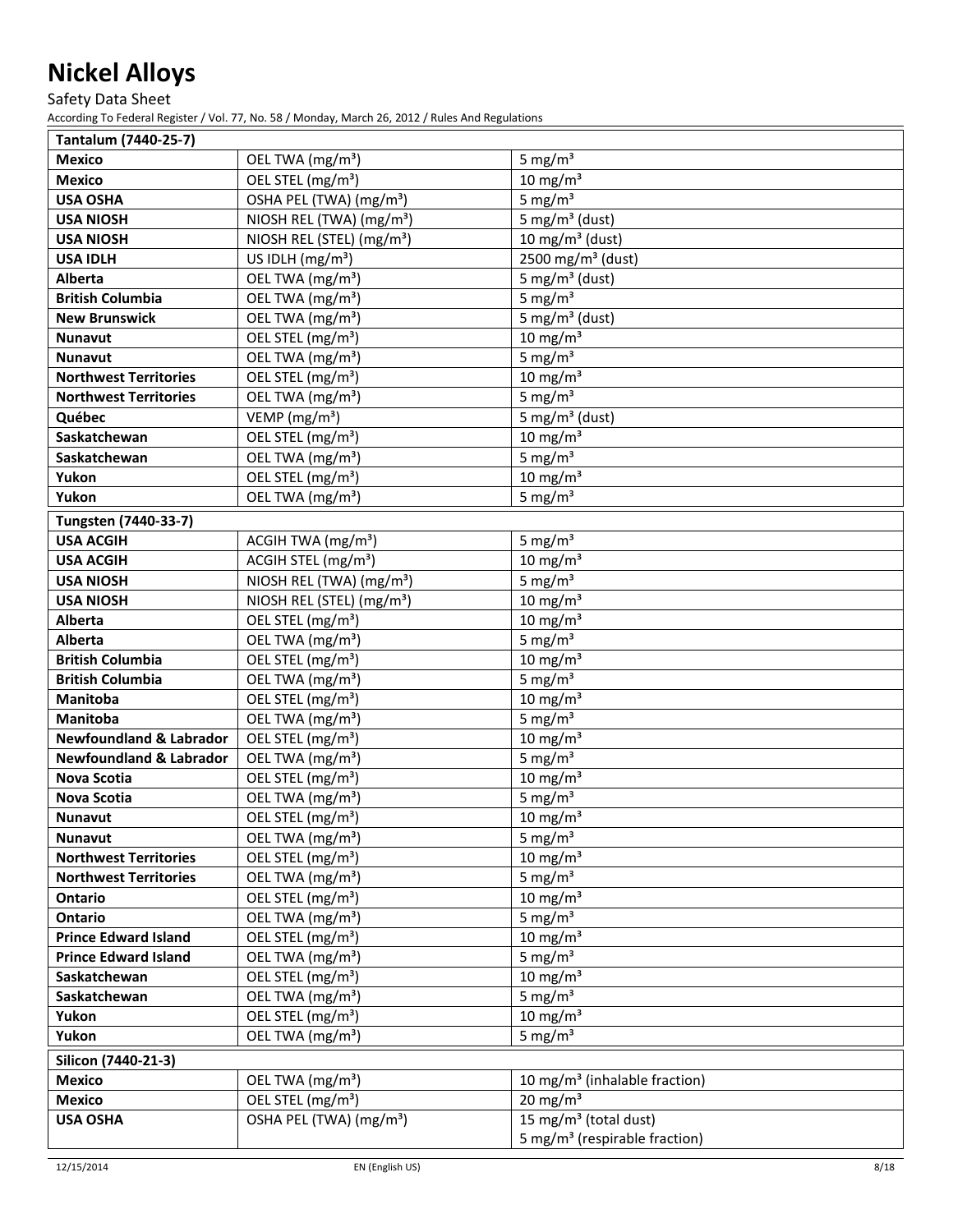Safety Data Sheet

According To Federal Register / Vol. 77, No. 58 / Monday, March 26, 2012 / Rules And Regulations

| <b>USA NIOSH</b>                   | NIOSH REL (TWA) (mg/m <sup>3</sup> )       | 10 mg/m <sup>3</sup> (total dust)                                |
|------------------------------------|--------------------------------------------|------------------------------------------------------------------|
|                                    |                                            | 5 mg/m <sup>3</sup> (respirable dust)                            |
| <b>British Columbia</b>            | OEL TWA (mg/m <sup>3</sup> )               | 10 mg/m <sup>3</sup> (total dust)                                |
| <b>New Brunswick</b>               | OEL TWA (mg/m <sup>3</sup> )               | $10 \text{ mg/m}^3$                                              |
| <b>Nunavut</b>                     | OEL TWA (mg/m <sup>3</sup> )               | 5 mg/m <sup>3</sup> (respirable mass)                            |
| <b>Northwest Territories</b>       | OEL TWA (mg/m <sup>3</sup> )               | 5 mg/m <sup>3</sup> (respirable mass)                            |
| <b>Ontario</b>                     | OEL TWA (mg/m <sup>3</sup> )               | 10 mg/m <sup>3</sup> (total dust)                                |
| Québec                             | VEMP ( $mg/m3$ )                           | 10 mg/m <sup>3</sup> (containing no Asbestos and <1% Crystalline |
|                                    |                                            | silica-total dust)                                               |
| Saskatchewan                       | OEL STEL (mg/m <sup>3</sup> )              | $20 \text{ mg/m}^3$                                              |
| Saskatchewan                       | $\overline{OE}$ L TWA (mg/m <sup>3</sup> ) | $10 \text{ mg/m}^3$                                              |
| Yukon                              | OEL STEL (mg/m <sup>3</sup> )              | $20 \text{ mg/m}^3$                                              |
| Yukon                              | OEL TWA (mg/m <sup>3</sup> )               | 30 mppcf                                                         |
| Carbon (7440-44-0)                 |                                            |                                                                  |
| <b>Mexico</b>                      | OEL TWA (mg/m <sup>3</sup> )               | $2$ mg/m <sup>3</sup> (dust)                                     |
| <b>Yttrium (7440-65-5)</b>         |                                            |                                                                  |
| <b>Mexico</b>                      | OEL TWA (mg/m <sup>3</sup> )               | $1 \text{ mg/m}^3$                                               |
| <b>Mexico</b>                      | OEL STEL (mg/m <sup>3</sup> )              | $3 \text{ mg/m}^3$                                               |
| <b>USA ACGIH</b>                   | ACGIH TWA (mg/m <sup>3</sup> )             | $1 \text{ mg/m}^3$                                               |
| <b>USA OSHA</b>                    | OSHA PEL (TWA) (mg/m <sup>3</sup> )        | $1 \text{ mg/m}^3$                                               |
| <b>USA NIOSH</b>                   | NIOSH REL (TWA) (mg/m <sup>3</sup> )       | $1 \text{ mg/m}^3$                                               |
| <b>USA IDLH</b>                    | US IDLH (mg/m <sup>3</sup> )               | 500 mg/m <sup>3</sup>                                            |
| <b>Alberta</b>                     | OEL TWA (mg/m <sup>3</sup> )               | $1 \text{ mg/m}^3$                                               |
| <b>British Columbia</b>            | OEL TWA (mg/m <sup>3</sup> )               | $1 \text{ mg/m}^3$                                               |
| <b>Manitoba</b>                    | OEL TWA (mg/m <sup>3</sup> )               | $1 \text{ mg/m}^3$                                               |
| <b>New Brunswick</b>               | OEL TWA (mg/m <sup>3</sup> )               | $1$ mg/m <sup>3</sup>                                            |
| <b>Newfoundland &amp; Labrador</b> | OEL TWA (mg/m <sup>3</sup> )               | $1 \text{ mg/m}^3$                                               |
| Nova Scotia                        | OEL TWA (mg/m <sup>3</sup> )               | $1 \text{ mg/m}^3$                                               |
| <b>Nunavut</b>                     | $\overline{OEL}$ STEL (mg/m <sup>3</sup> ) | 3 mg/ $m3$                                                       |
| <b>Nunavut</b>                     | OEL TWA (mg/m <sup>3</sup> )               | $1 \text{ mg/m}^3$                                               |
| <b>Northwest Territories</b>       | OEL STEL (mg/m <sup>3</sup> )              | 3 mg/ $m3$                                                       |
| <b>Northwest Territories</b>       | OEL TWA (mg/m <sup>3</sup> )               | $1 \text{ mg/m}^3$                                               |
| Ontario                            | OEL TWA (mg/m <sup>3</sup> )               | $1 \text{ mg/m}^3$                                               |
| <b>Prince Edward Island</b>        | OEL TWA (mg/m <sup>3</sup> )               | $1 \text{ mg/m}^3$                                               |
| Québec                             | VEMP ( $mg/m3$ )                           | $1 \text{ mg/m}^3$                                               |
| Saskatchewan                       | OEL STEL (mg/m <sup>3</sup> )              | 3 mg/ $m3$                                                       |
| Saskatchewan                       | OEL TWA (mg/m <sup>3</sup> )               | $1 \text{ mg/m}^3$                                               |
| Yukon                              | OEL STEL (mg/m <sup>3</sup> )              | 3 mg/ $m3$                                                       |
| Yukon                              | OEL TWA (mg/m <sup>3</sup> )               | $1 \text{ mg/m}^3$                                               |

# **8.2. Exposure Controls**

**Appropriate Engineering Controls:** Use local exhaust or general dilution ventilation or other suppression methods to maintain dust levels below exposure limits. Power equipment should be equipped with proper dust collection devices. Ensure all national/local regulations are observed.

**Personal Protective Equipment:** Protective clothing. Gloves. Safety glasses. Dust formation: dust mask. Insufficient ventilation: wear respiratory protection.



**Materials for Protective Clothing:** Chemically resistant materials and fabrics. With molten material wear thermally protective clothing.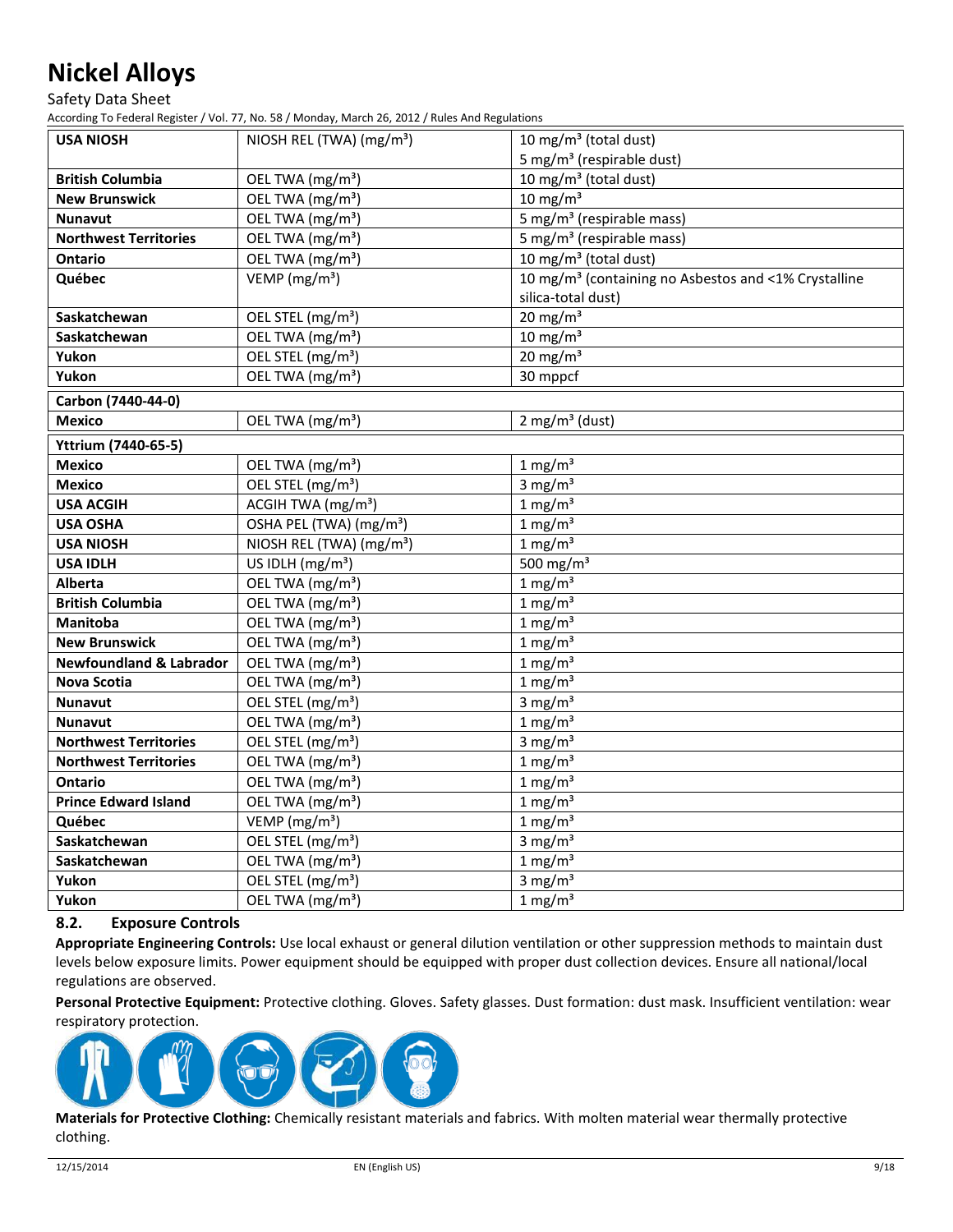Safety Data Sheet

According To Federal Register / Vol. 77, No. 58 / Monday, March 26, 2012 / Rules And Regulations

**Hand Protection:** Wear chemically resistant protective gloves. If material is hot, wear thermally resistant protective gloves.

**Eye Protection:** Chemical goggles or safety glasses.

**Skin and Body Protection:** Wear suitable protective clothing. Wash contaminated clothing before reuse.

**Respiratory Protection:** Use a NIOSH-approved respirator or self-contained breathing apparatus whenever exposure may exceed established Occupational Exposure Limits.

## **SECTION 9: PHYSICAL AND CHEMICAL PROPERTIES**

| <b>Information on Basic Physical and Chemical Properties</b><br>9.1. |  |                                                                       |
|----------------------------------------------------------------------|--|-----------------------------------------------------------------------|
| <b>Physical State</b>                                                |  | Solid                                                                 |
| Appearance                                                           |  | Silver to grayish black                                               |
| Odor                                                                 |  | Odorless                                                              |
| <b>Odor Threshold</b>                                                |  | Not available                                                         |
| рH                                                                   |  | Not available                                                         |
| <b>Evaporation Rate</b>                                              |  | Not available                                                         |
| <b>Melting Point</b>                                                 |  | 1260 °C (2300 °F)                                                     |
| <b>Freezing Point</b>                                                |  | Not available                                                         |
| <b>Boiling Point</b>                                                 |  | Not available                                                         |
| <b>Flash Point</b>                                                   |  | Not applicable                                                        |
| <b>Auto-ignition Temperature</b>                                     |  | Not available                                                         |
| <b>Decomposition Temperature</b>                                     |  | Not available                                                         |
| <b>Flammability (solid, gas)</b>                                     |  | Not available                                                         |
| <b>Lower Flammable Limit</b>                                         |  | Not available                                                         |
| <b>Upper Flammable Limit</b>                                         |  | Not available                                                         |
| <b>Vapor Pressure</b>                                                |  | Not available                                                         |
| Relative Vapor Density at 20 °C                                      |  | Not available                                                         |
| <b>Relative Density</b>                                              |  | Not available                                                         |
| <b>Specific Gravity</b>                                              |  | $7.6 - 7.8$                                                           |
| Solubility                                                           |  | Insoluble in water                                                    |
| <b>Partition Coefficient: N-octanol/water</b>                        |  | Not available                                                         |
| <b>Viscosity</b>                                                     |  | Not available                                                         |
| <b>Explosion Data - Sensitivity to Mechanical Impact</b> :           |  | Not expected to present an explosion hazard due to mechanical impact. |
| <b>Explosion Data - Sensitivity to Static Discharge</b>              |  | Not expected to present an explosion hazard due to static discharge.  |

#### **SECTION 10: STABILITY AND REACTIVITY**

**10.1. Reactivity:** Hazardous reactions will not occur under normal conditions.

**10.2. Chemical Stability:** Stable under recommended handling and storage conditions (see section 7).

**10.3. Possibility of Hazardous Reactions:** Hazardous polymerization will not occur.

**10.4. Conditions to Avoid:** Avoid creating or spreading dust. Sparks, heat, open flame and other sources of ignition.

**10.5. Incompatible Materials:** When molten: water. Strong acids, strong bases, strong oxidizers. Alkalis. Metal oxides. Moisture. Corrosive substances in contact with metals may produce flammable hydrogen gas.

**10.6. Hazardous Decomposition Products:** Oxides of iron and carbon. Organic acid vapors. Chromium (VI) compounds. Oxides of nickel.

### **SECTION 11: TOXICOLOGICAL INFORMATION**

#### **11.1. Information on Toxicological Effects - Product**

**Acute Toxicity:** Not classified. Not classified.

**LD50 and LC50 Data:** Not available

**Skin Corrosion/Irritation:** Not classified

**Serious Eye Damage/Irritation:** Not classified.

**Respiratory or Skin Sensitization:** Not classified. Not classified.

**Germ Cell Mutagenicity:** Not classified

**Teratogenicity:** Not classified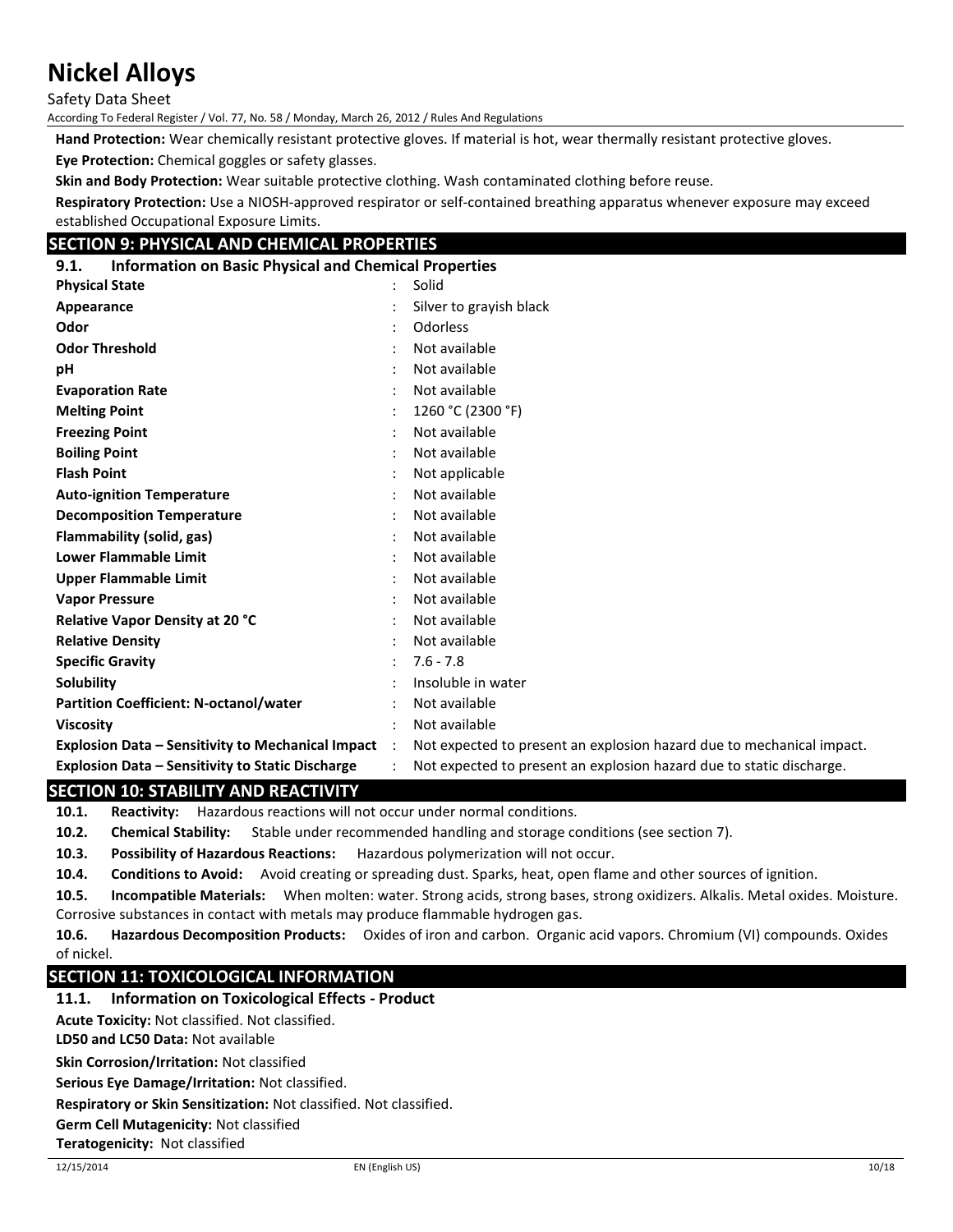Safety Data Sheet

According To Federal Register / Vol. 77, No. 58 / Monday, March 26, 2012 / Rules And Regulations

**Carcinogenicity:** Not classified.

**Specific Target Organ Toxicity (Repeated Exposure):** Not classified.

**Reproductive Toxicity:** Not classified.

**Specific Target Organ Toxicity (Single Exposure):** Not classified

**Aspiration Hazard:** Not classified

**Symptoms/Injuries After Inhalation:** Inhalation of dusts and fumes can cause metal fume fever. Symptoms can include a metallic or sweet taste in the mouth, sweating, shivering, headache, throat irritation, fever, chills, thirstiness, muscle aches, nausea, vomiting, weakness, fatigue, and shortness of breath.

**Symptoms/Injuries After Skin Contact:** May cause an allergic skin reaction. Dust from physical alteration of this product causes skin irritation. Causes severe skin burns. Contact with fumes or metal powder will irritate skin. Contact with hot, molten metal will cause thermal burns. Dust may cause irritation in skin folds or by contact in combination with tight clothing. Mechanical damage via flying particles and chipped slag is possible.

**Symptoms/Injuries After Eye Contact:** Dust may cause mechanical irritation to eyes, nose, throat, and lungs.

**Symptoms/Injuries After Ingestion:** Ingestion is likely to be harmful or have adverse effects.

**Chronic Symptoms:** In massive form, no hazard exists. If physically altered to present slivers, ribbons, dusts or fumes from molten material: Aluminum: Inhalation of finely divided aluminum powder may cause pulmonary fibrosis. Inhalation of iron oxide fumes undergoing decomposition may cause irritation and flu-like symptoms, otherwise iron oxide is not hazardous. Inhalation of Nickel compounds has been shown in studies to provide an increased incidence of cancer of the nasal cavity, lung and possibly larynx in nickel refinery workers. Nickel: May cause a form of dermatitis known as nickel itch and intestinal irritation, which may cause disorders, convulsions and asphyxia. Chromium: Certain hexavalent chromium compounds have been demonstrated to be carcinogenic on the basis of epidemiological investigations on workers and experimental studies in animals. Increased incidences of respiratory cancer have been found in chromium (VI) workers.There is an increased incidence of lung cancer in industrial workers exposed to chromium (VI) compounds. Please refer to IARC volume 23 for a more detailed discussion. Manganese : Chronic exposure can cause inflammation of the lung tissue, scarring the lungs (pulmonary fibrosis). Copper: Overexposure to fumes may cause metal fume fever (chills, muscle aches, nausea, fever, dry throat, cough, weakness, lassitude); metallic or sweet taste; discoloration of skin and hair. Tissue damage of mucous membranes may follow chronic dust exposure. Silicon : Can cause chronic bronchitis and narrowing of the airways.

# **11.2. Information on Toxicological Effects - Ingredient(s)**

#### **LD50 and LC50 Data:**

| Nickel (7440-02-0)           |                                |
|------------------------------|--------------------------------|
| LD50 Oral Rat                | > 9000 mg/kg                   |
| Chromium (7440-47-3)         |                                |
| LD50 Oral Rat                | > 5000 mg/kg                   |
| Molybdenum (7439-98-7)       |                                |
| <b>LD50 Oral Rat</b>         | > 2000 mg/kg                   |
| <b>LD50 Dermal Rat</b>       | > 2000 mg/kg                   |
| Cobalt (7440-48-4)           |                                |
| LD50 Oral Rat                | 215.9 - 1140 mg/kg             |
| <b>LC50 Inhalation Rat</b>   | > 10 mg/l (Exposure time: 1 h) |
| ATE US (dust, mist)          | 0.01 mg/l/4h                   |
| Niobium (7440-03-1)          |                                |
| LD50 Oral Rat                | $> 10$ g/kg                    |
| <b>Manganese (7439-96-5)</b> |                                |
| LD50 Oral Rat                | > 2000 mg/kg                   |
| Carbon (7440-44-0)           |                                |
| LD50 Oral Rat                | > 10000 mg/kg                  |
| Yttrium (7440-65-5)          |                                |
| ATE US (oral)                | 500.00 mg/kg body weight       |
| ATE US (dermal)              | 1,100.00 mg/kg body weight     |
| ATE US (gases)               | 4,500.00 ppmV/4h               |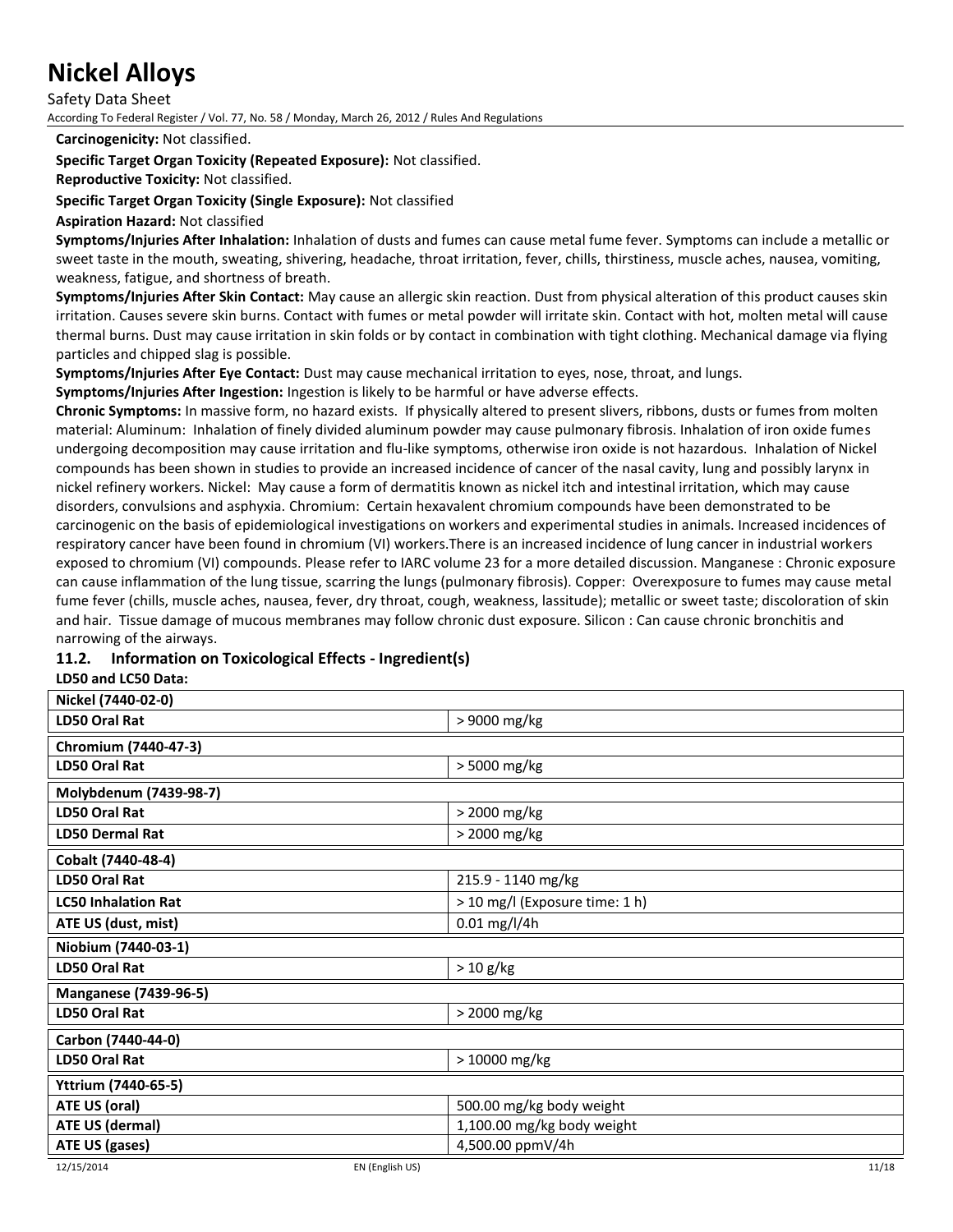Safety Data Sheet

According To Federal Register / Vol. 77, No. 58 / Monday, March 26, 2012 / Rules And Regulations

| <b>ATE US (vapors)</b>                        | 11.00 mg/l/4h                                  |
|-----------------------------------------------|------------------------------------------------|
| ATE US (dust, mist)                           | 1.50 mg/l/4h                                   |
| Nickel (7440-02-0)                            |                                                |
| <b>IARC Group</b>                             | 2B                                             |
| <b>National Toxicity Program (NTP) Status</b> | Reasonably anticipated to be Human Carcinogen. |
| Chromium (7440-47-3)                          |                                                |
| <b>IARC Group</b>                             | ੨                                              |
| Cobalt (7440-48-4)                            |                                                |
| <b>IARC Group</b>                             | 2B                                             |
| <b>SECTION 12: ECOLOGICAL INFORMATION</b>     |                                                |

**12.1. Toxicity** No additional information available

| Nickel (7440-02-0)                        |                                                                                            |  |  |
|-------------------------------------------|--------------------------------------------------------------------------------------------|--|--|
| LC50 Fish 1                               | 100 mg/l (Exposure time: 96 h - Species: Brachydanio rerio)                                |  |  |
| EC50 Daphnia 1                            | 13 (13 - 200) µg/l (Exposure time: 48h - Species: Ceriodaphnia dubia [static])             |  |  |
| <b>LC 50 Fish 2</b>                       | 1.3 mg/l (Exposure time: 96 h - Species: Cyprinus carpio [semi-static])                    |  |  |
| EC50 Daphnia 2                            | 1 mg/l (Exposure time: 48 h - Species: Daphnia magna [Static])                             |  |  |
| <b>EC50 Other Aquatic Organisms 2</b>     | 0.174 (0.174 - 0.311) mg/l (Exposure time: 96 h - Species: Pseudokirchneriella subcapitata |  |  |
|                                           | [static])                                                                                  |  |  |
| Copper (7440-50-8)                        |                                                                                            |  |  |
| LC50 Fish 1                               | <= 0.0068 (0.0068 - 0.0156) mg/l (Exposure time: 96 h - Species: Pimephales promelas)      |  |  |
| EC50 Daphnia 1                            | 0.03 mg/l (Exposure time: 48 h - Species: Daphnia magna [Static])                          |  |  |
| <b>EC50 Other Aquatic Organisms 1</b>     | 0.0426 (0.0426 - 0.0535) mg/l (Exposure time: 72 h - Species: Pseudokirchneriella          |  |  |
|                                           | subcapitata [static])                                                                      |  |  |
| <b>LC 50 Fish 2</b>                       | 0.3 mg/l (Exposure time: 96 h - Species: Pimephales promelas [static])                     |  |  |
| <b>EC50 Other Aquatic Organisms 2</b>     | 0.031 (0.031 - 0.054) mg/l (Exposure time: 96 h - Species: Pseudokirchneriella subcapitata |  |  |
|                                           | [static])                                                                                  |  |  |
| Cobalt (7440-48-4)                        |                                                                                            |  |  |
| LC50 Fish 1                               | 100 mg/l (Exposure time: 96 h - Species: Brachydanio rerio [static])                       |  |  |
| <b>Manganese (7439-96-5)</b>              |                                                                                            |  |  |
| <b>NOEC chronic fish</b>                  | 3.6 mg/l (Exposure time: 96h; Species: Oncorhynchus mykiss)                                |  |  |
| <b>Persistence and Degradability</b>      |                                                                                            |  |  |
| <b>Nickel Alloys</b>                      |                                                                                            |  |  |
| <b>Persistence and Degradability</b>      | Not established.                                                                           |  |  |
| Copper (7440-50-8)                        |                                                                                            |  |  |
| <b>Persistence and Degradability</b>      | Not readily biodegradable.                                                                 |  |  |
| <b>Bioaccumulative Potential</b><br>12.3. |                                                                                            |  |  |
| <b>Nickel Alloys</b>                      |                                                                                            |  |  |
| <b>Bioaccumulative Potential</b>          | Not established.                                                                           |  |  |

**12.4. Mobility in Soil** Not available

### **12.5. Other Adverse Effects**

**Cobalt (7440-48-4)**

**Other Information:** Avoid release to the environment.

# **SECTION 13: DISPOSAL CONSIDERATIONS**

# **13.1. Waste treatment methods**

**Waste Treatment Methods:** Recycle product or dispose properly.

**BCF Fish 1** (no bioaccumulation)

**Waste Disposal Recommendations:** Dispose of waste material in accordance with all local, regional, national, and international regulations.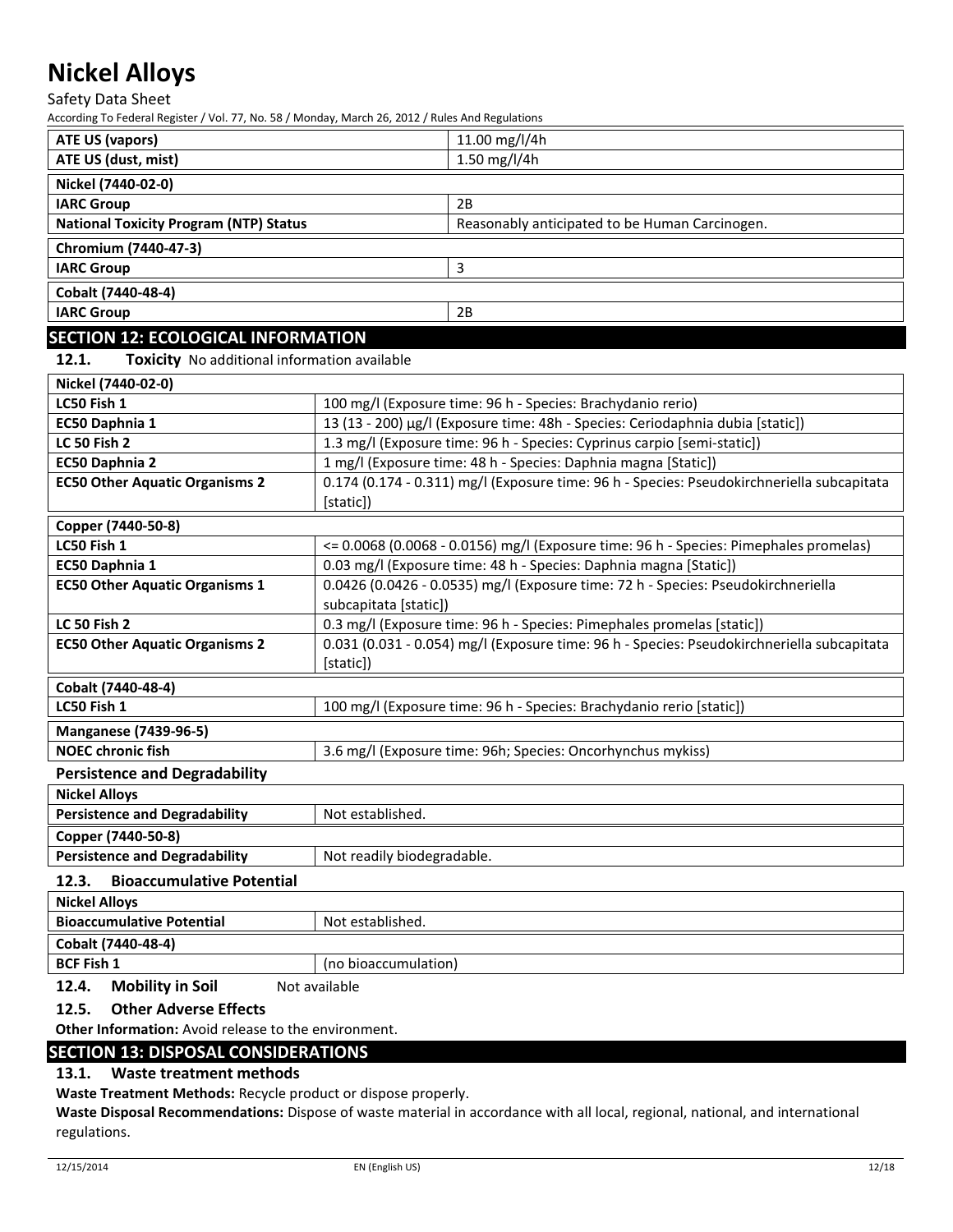Safety Data Sheet

|                      | <b>SECTION 14: TRANSPORT INFORMATION</b>                                                                              |                                                           |
|----------------------|-----------------------------------------------------------------------------------------------------------------------|-----------------------------------------------------------|
| 14.1.                | In Accordance with DOT<br>Not regulated for transport                                                                 |                                                           |
| 14.2.                | In Accordance with IMDG<br>Not regulated for transport                                                                |                                                           |
| 14.3.                | In Accordance with IATA<br>Not regulated for transport                                                                |                                                           |
| 14.4.                | In Accordance with TDG<br>Not regulated for transport                                                                 |                                                           |
|                      | <b>SECTION 15: REGULATORY INFORMATION</b>                                                                             |                                                           |
| 15.1.                | <b>US Federal Regulations</b>                                                                                         |                                                           |
| <b>Nickel Alloys</b> |                                                                                                                       |                                                           |
|                      | SARA Section 311/312 Hazard Classes                                                                                   | Delayed (chronic) health hazard                           |
|                      | Nickel (7440-02-0)                                                                                                    |                                                           |
|                      | Listed on the United States TSCA (Toxic Substances Control Act) inventory                                             |                                                           |
|                      | Listed on United States SARA Section 313                                                                              |                                                           |
|                      | RQ (Reportable Quantity, Section 304 of EPA's List of Lists):                                                         | 100 lb (only applicable if particles are $<$ 100 $\mu$ m) |
|                      | <b>SARA Section 313 - Emission Reporting</b>                                                                          | 0.1%                                                      |
|                      | Chromium (7440-47-3)                                                                                                  |                                                           |
|                      | Listed on the United States TSCA (Toxic Substances Control Act) inventory                                             |                                                           |
|                      | Listed on United States SARA Section 313                                                                              |                                                           |
|                      | <b>SARA Section 313 - Emission Reporting</b>                                                                          | 1.0%                                                      |
|                      | Copper (7440-50-8)                                                                                                    |                                                           |
|                      | Listed on the United States TSCA (Toxic Substances Control Act) inventory<br>Listed on United States SARA Section 313 |                                                           |
|                      | <b>SARA Section 313 - Emission Reporting</b>                                                                          | 1.0%                                                      |
|                      |                                                                                                                       |                                                           |
|                      | Iron (7439-89-6)<br>Listed on the United States TSCA (Toxic Substances Control Act) inventory                         |                                                           |
|                      |                                                                                                                       |                                                           |
|                      | Molybdenum (7439-98-7)<br>Listed on the United States TSCA (Toxic Substances Control Act) inventory                   |                                                           |
|                      |                                                                                                                       |                                                           |
|                      |                                                                                                                       |                                                           |
|                      | Cobalt (7440-48-4)                                                                                                    |                                                           |
|                      | Listed on the United States TSCA (Toxic Substances Control Act) inventory                                             |                                                           |
|                      | Listed on United States SARA Section 313                                                                              |                                                           |
|                      | <b>SARA Section 313 - Emission Reporting</b>                                                                          | 0.1%                                                      |
|                      | Niobium (7440-03-1)                                                                                                   |                                                           |
|                      | Listed on the United States TSCA (Toxic Substances Control Act) inventory                                             |                                                           |
|                      | Aluminum (7429-90-5)                                                                                                  |                                                           |
|                      | Listed on the United States TSCA (Toxic Substances Control Act) inventory                                             |                                                           |
|                      | Listed on United States SARA Section 313                                                                              | 1.0 % (dust or fume only)                                 |
|                      | <b>SARA Section 313 - Emission Reporting</b>                                                                          |                                                           |
|                      | <b>Manganese (7439-96-5)</b>                                                                                          |                                                           |
|                      | Listed on the United States TSCA (Toxic Substances Control Act) inventory<br>Listed on United States SARA Section 313 |                                                           |
|                      | <b>SARA Section 313 - Emission Reporting</b>                                                                          | 1.0%                                                      |
|                      | Tantalum (7440-25-7)                                                                                                  |                                                           |
|                      | Listed on the United States TSCA (Toxic Substances Control Act) inventory                                             |                                                           |
|                      | <b>Titanium (7440-32-6)</b>                                                                                           |                                                           |
|                      | Listed on the United States TSCA (Toxic Substances Control Act) inventory                                             |                                                           |
|                      | Tungsten (7440-33-7)                                                                                                  |                                                           |
|                      | Listed on the United States TSCA (Toxic Substances Control Act) inventory                                             |                                                           |
|                      | Silicon (7440-21-3)                                                                                                   |                                                           |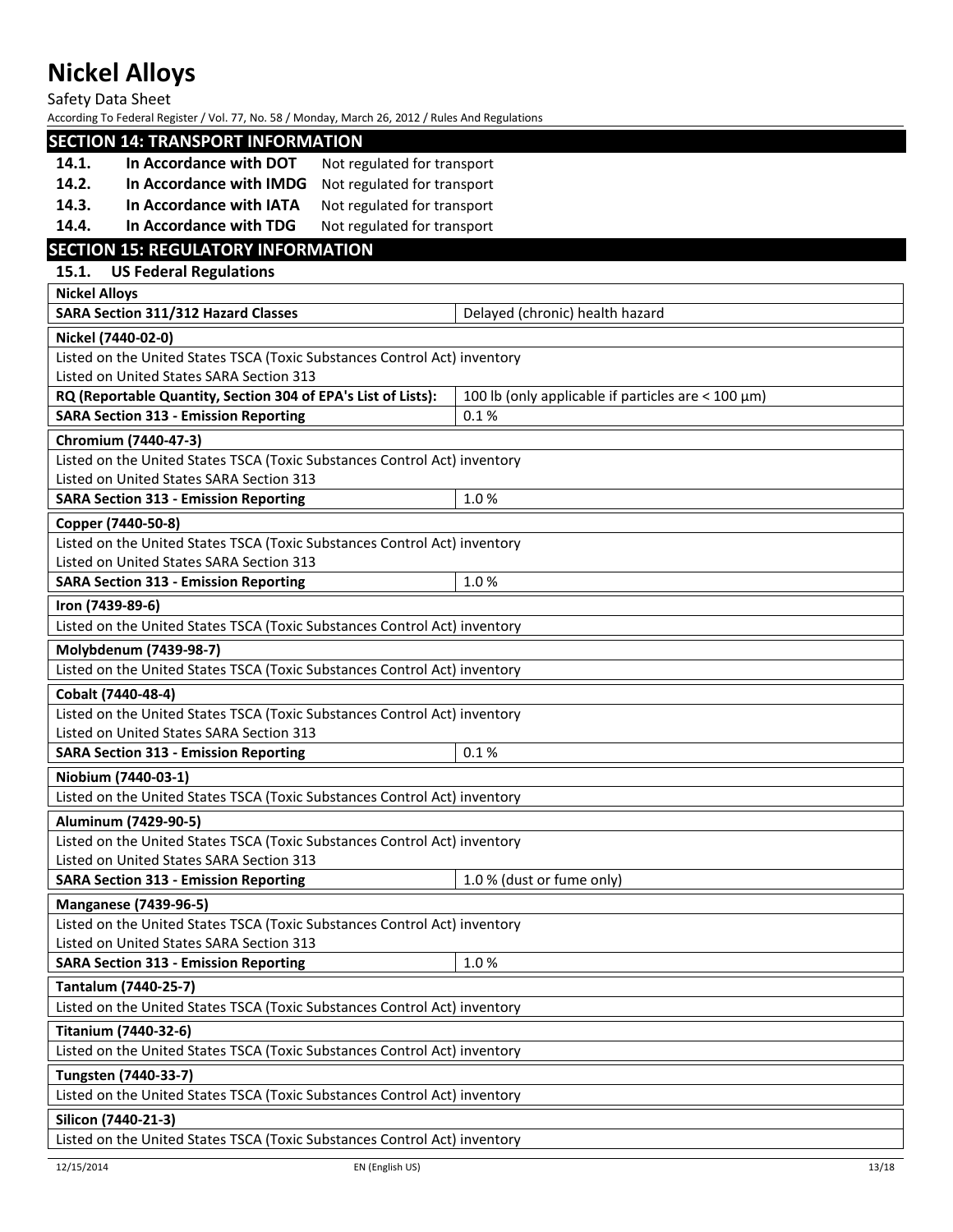Safety Data Sheet

| Carbon (7440-44-0)                                                                                                                  |                                                                |  |
|-------------------------------------------------------------------------------------------------------------------------------------|----------------------------------------------------------------|--|
| Listed on the United States TSCA (Toxic Substances Control Act) inventory                                                           |                                                                |  |
| Yttrium (7440-65-5)                                                                                                                 |                                                                |  |
| Listed on the United States TSCA (Toxic Substances Control Act) inventory                                                           |                                                                |  |
| Boron (7440-42-8)                                                                                                                   |                                                                |  |
| Listed on the United States TSCA (Toxic Substances Control Act) inventory                                                           |                                                                |  |
| 15.2.<br><b>US State Regulations</b>                                                                                                |                                                                |  |
| Nickel (7440-02-0)                                                                                                                  |                                                                |  |
| U.S. - California - Proposition 65 - Carcinogens List                                                                               | WARNING: This product contains chemicals known to the State of |  |
|                                                                                                                                     | California to cause cancer.                                    |  |
| Cobalt (7440-48-4)                                                                                                                  |                                                                |  |
| U.S. - California - Proposition 65 - Carcinogens List                                                                               | WARNING: This product contains chemicals known to the State of |  |
|                                                                                                                                     | California to cause cancer.                                    |  |
| Nickel (7440-02-0)                                                                                                                  |                                                                |  |
| U.S. - Massachusetts - Right To Know List                                                                                           |                                                                |  |
| U.S. - New Jersey - Right to Know Hazardous Substance List                                                                          |                                                                |  |
| U.S. - Pennsylvania - RTK (Right to Know) - Environmental Hazard List                                                               |                                                                |  |
| U.S. - Pennsylvania - RTK (Right to Know) - Special Hazardous Substances                                                            |                                                                |  |
| U.S. - Pennsylvania - RTK (Right to Know) List                                                                                      |                                                                |  |
| Chromium (7440-47-3)                                                                                                                |                                                                |  |
| U.S. - Massachusetts - Right To Know List                                                                                           |                                                                |  |
| U.S. - New Jersey - Right to Know Hazardous Substance List                                                                          |                                                                |  |
| U.S. - Pennsylvania - RTK (Right to Know) - Environmental Hazard List                                                               |                                                                |  |
| U.S. - Pennsylvania - RTK (Right to Know) - Special Hazardous Substances                                                            |                                                                |  |
| U.S. - Pennsylvania - RTK (Right to Know) List                                                                                      |                                                                |  |
| Copper (7440-50-8)                                                                                                                  |                                                                |  |
| U.S. - Massachusetts - Right To Know List                                                                                           |                                                                |  |
| U.S. - New Jersey - Right to Know Hazardous Substance List                                                                          |                                                                |  |
| U.S. - Pennsylvania - RTK (Right to Know) - Environmental Hazard List                                                               |                                                                |  |
| U.S. - Pennsylvania - RTK (Right to Know) List                                                                                      |                                                                |  |
| Molybdenum (7439-98-7)                                                                                                              |                                                                |  |
| U.S. - Massachusetts - Right To Know List                                                                                           |                                                                |  |
| U.S. - New Jersey - Right to Know Hazardous Substance List                                                                          |                                                                |  |
| U.S. - Pennsylvania - RTK (Right to Know) List                                                                                      |                                                                |  |
| Cobalt (7440-48-4)                                                                                                                  |                                                                |  |
| U.S. - Massachusetts - Right To Know List                                                                                           |                                                                |  |
| U.S. - New Jersey - Right to Know Hazardous Substance List                                                                          |                                                                |  |
| U.S. - Pennsylvania - RTK (Right to Know) - Environmental Hazard List                                                               |                                                                |  |
| U.S. - Pennsylvania - RTK (Right to Know) List                                                                                      |                                                                |  |
| Aluminum (7429-90-5)                                                                                                                |                                                                |  |
| U.S. - Massachusetts - Right To Know List                                                                                           |                                                                |  |
| U.S. - New Jersey - Right to Know Hazardous Substance List                                                                          |                                                                |  |
| U.S. - Pennsylvania - RTK (Right to Know) - Environmental Hazard List                                                               |                                                                |  |
| U.S. - Pennsylvania - RTK (Right to Know) List                                                                                      |                                                                |  |
| <b>Manganese (7439-96-5)</b>                                                                                                        |                                                                |  |
| U.S. - Massachusetts - Right To Know List                                                                                           |                                                                |  |
| U.S. - New Jersey - Right to Know Hazardous Substance List<br>U.S. - Pennsylvania - RTK (Right to Know) - Environmental Hazard List |                                                                |  |
| U.S. - Pennsylvania - RTK (Right to Know) List                                                                                      |                                                                |  |
|                                                                                                                                     |                                                                |  |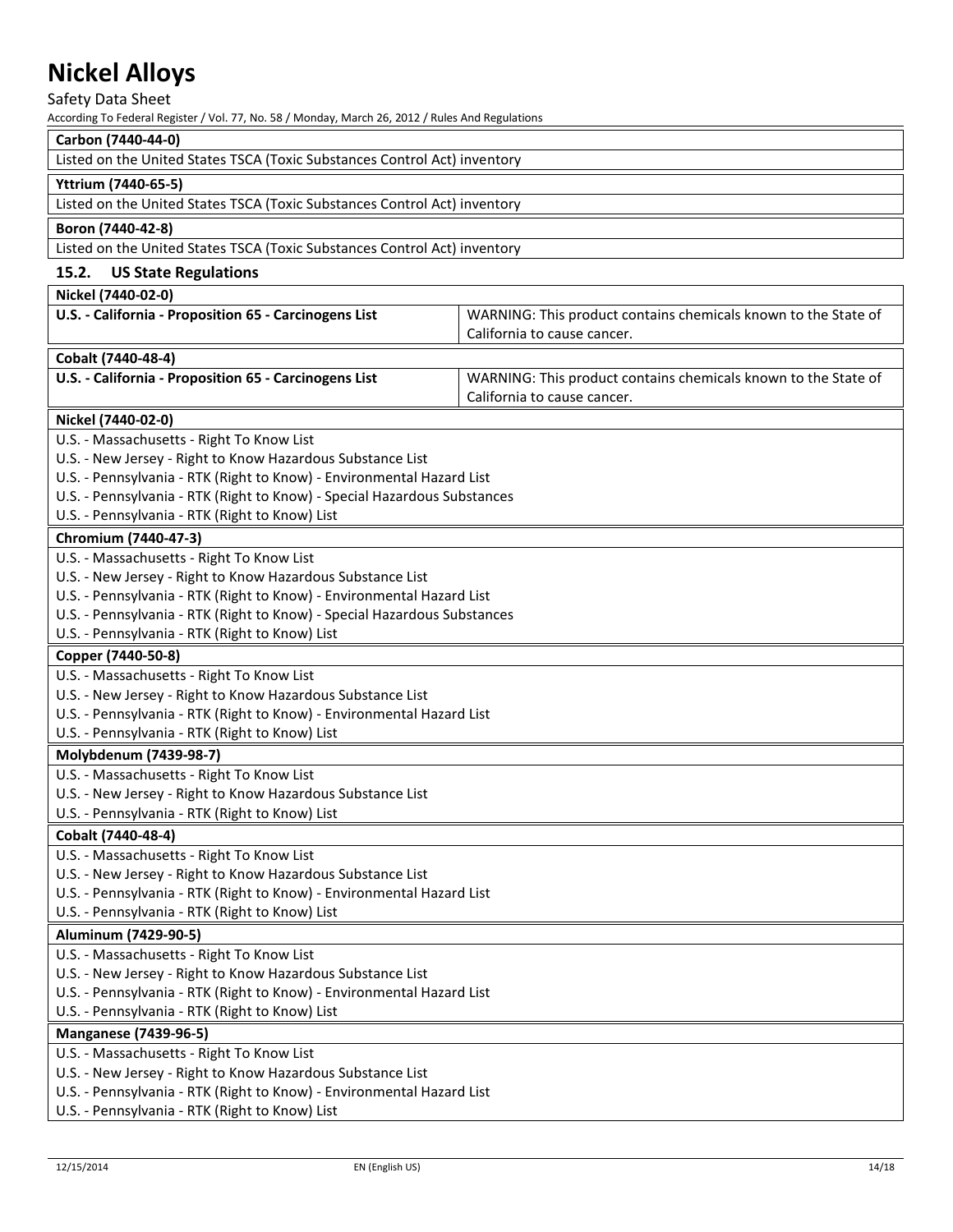Safety Data Sheet

According To Federal Register / Vol. 77, No. 58 / Monday, March 26, 2012 / Rules And Regulations

| Tantalum (7440-25-7)                                                                                                                            |
|-------------------------------------------------------------------------------------------------------------------------------------------------|
| U.S. - Massachusetts - Right To Know List                                                                                                       |
| U.S. - New Jersey - Right to Know Hazardous Substance List                                                                                      |
| U.S. - Pennsylvania - RTK (Right to Know) List                                                                                                  |
| Titanium (7440-32-6)                                                                                                                            |
| U.S. - New Jersey - Right to Know Hazardous Substance List                                                                                      |
| Tungsten (7440-33-7)                                                                                                                            |
| U.S. - Massachusetts - Right To Know List                                                                                                       |
| U.S. - New Jersey - Right to Know Hazardous Substance List                                                                                      |
| U.S. - Pennsylvania - RTK (Right to Know) List                                                                                                  |
| Silicon (7440-21-3)                                                                                                                             |
| U.S. - Massachusetts - Right To Know List                                                                                                       |
| U.S. - New Jersey - Right to Know Hazardous Substance List                                                                                      |
| U.S. - Pennsylvania - RTK (Right to Know) List                                                                                                  |
| Yttrium (7440-65-5)                                                                                                                             |
| U.S. - Massachusetts - Right To Know List                                                                                                       |
| U.S. - New Jersey - Right to Know Hazardous Substance List                                                                                      |
| U.S. - Pennsylvania - RTK (Right to Know) List                                                                                                  |
| Boron (7440-42-8)                                                                                                                               |
| U.S. - New Jersey - Right to Know Hazardous Substance List                                                                                      |
| $\mathbf{A} \mathbf{F}$ , $\mathbf{A}$ . $\mathbf{A}$ . $\mathbf{A}$ . $\mathbf{A}$ . $\mathbf{B}$ . $\mathbf{A}$ . $\mathbf{A}$ . $\mathbf{A}$ |

### **15.3. Canadian Regulations**

| <b>Nickel Alloys</b>                                    |                                                                               |  |  |  |  |
|---------------------------------------------------------|-------------------------------------------------------------------------------|--|--|--|--|
| <b>WHMIS Classification</b>                             | Uncontrolled product according to WHMIS classification criteria               |  |  |  |  |
| Nickel (7440-02-0)                                      |                                                                               |  |  |  |  |
| Listed on the Canadian DSL (Domestic Substances List)   |                                                                               |  |  |  |  |
| Listed on the Canadian IDL (Ingredient Disclosure List) |                                                                               |  |  |  |  |
| IDL Concentration 0.1 %                                 |                                                                               |  |  |  |  |
| <b>WHMIS Classification</b>                             | Class D Division 2 Subdivision B - Toxic material causing other toxic effects |  |  |  |  |
| Chromium (7440-47-3)                                    |                                                                               |  |  |  |  |
| Listed on the Canadian DSL (Domestic Substances List)   |                                                                               |  |  |  |  |
| Listed on the Canadian IDL (Ingredient Disclosure List) |                                                                               |  |  |  |  |
| IDL Concentration 0.1 %                                 |                                                                               |  |  |  |  |
| <b>WHMIS Classification</b>                             | Uncontrolled product according to WHMIS classification criteria               |  |  |  |  |
| Copper (7440-50-8)                                      |                                                                               |  |  |  |  |
| Listed on the Canadian DSL (Domestic Substances List)   |                                                                               |  |  |  |  |
| Listed on the Canadian IDL (Ingredient Disclosure List) |                                                                               |  |  |  |  |
| <b>IDL Concentration 1%</b>                             |                                                                               |  |  |  |  |
| <b>WHMIS Classification</b>                             | Uncontrolled product according to WHMIS classification criteria               |  |  |  |  |
| Iron (7439-89-6)                                        |                                                                               |  |  |  |  |
| Listed on the Canadian DSL (Domestic Substances List)   |                                                                               |  |  |  |  |
| <b>WHMIS Classification</b>                             | Class B Division 4 - Flammable Solid                                          |  |  |  |  |
| Molybdenum (7439-98-7)                                  |                                                                               |  |  |  |  |
| Listed on the Canadian DSL (Domestic Substances List)   |                                                                               |  |  |  |  |
| Listed on the Canadian IDL (Ingredient Disclosure List) |                                                                               |  |  |  |  |
| <b>IDL Concentration 1%</b>                             |                                                                               |  |  |  |  |
| <b>WHMIS Classification</b>                             | Uncontrolled product according to WHMIS classification criteria               |  |  |  |  |
| Cobalt (7440-48-4)                                      |                                                                               |  |  |  |  |

Listed on the Canadian DSL (Domestic Substances List)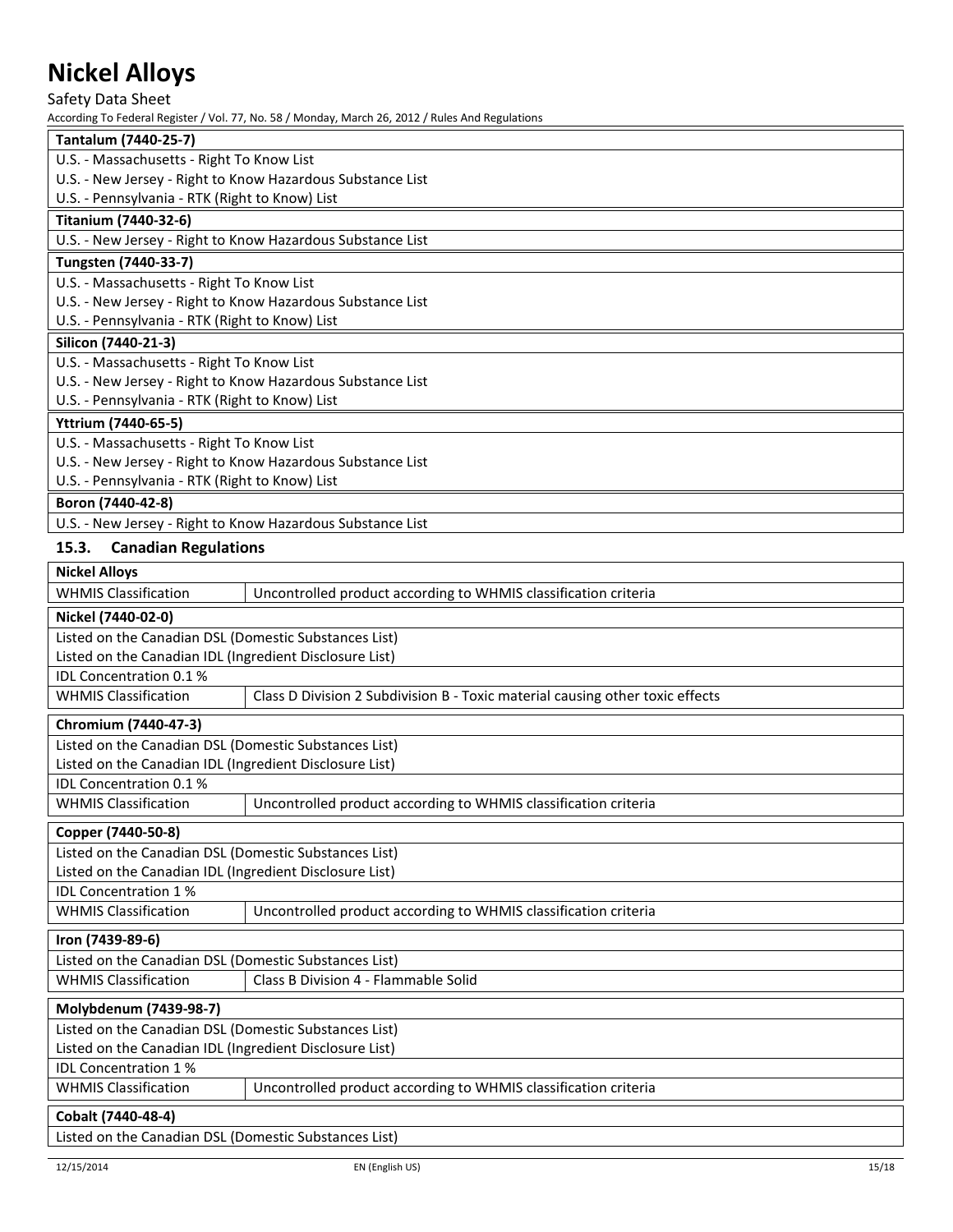Safety Data Sheet

According To Federal Register / Vol. 77, No. 58 / Monday, March 26, 2012 / Rules And Regulations

| Listed on the Canadian IDL (Ingredient Disclosure List) |                                                                                                                                  |  |  |
|---------------------------------------------------------|----------------------------------------------------------------------------------------------------------------------------------|--|--|
| <b>IDL Concentration 0.1%</b>                           |                                                                                                                                  |  |  |
| <b>WHMIS Classification</b>                             | Class D Division 2 Subdivision A - Very toxic material causing other toxic effects                                               |  |  |
|                                                         | Class D Division 2 Subdivision B - Toxic material causing other toxic effects                                                    |  |  |
| Niobium (7440-03-1)                                     |                                                                                                                                  |  |  |
| Listed on the Canadian DSL (Domestic Substances List)   |                                                                                                                                  |  |  |
| Aluminum (7429-90-5)                                    |                                                                                                                                  |  |  |
| Listed on the Canadian DSL (Domestic Substances List)   |                                                                                                                                  |  |  |
| Listed on the Canadian IDL (Ingredient Disclosure List) |                                                                                                                                  |  |  |
| IDL Concentration 1%                                    |                                                                                                                                  |  |  |
| <b>WHMIS Classification</b>                             | Class B Division 6 - Reactive Flammable Material                                                                                 |  |  |
|                                                         | Class B Division 4 - Flammable Solid                                                                                             |  |  |
| <b>Manganese (7439-96-5)</b>                            |                                                                                                                                  |  |  |
| Listed on the Canadian DSL (Domestic Substances List)   |                                                                                                                                  |  |  |
| Listed on the Canadian IDL (Ingredient Disclosure List) |                                                                                                                                  |  |  |
| IDL Concentration 1%                                    |                                                                                                                                  |  |  |
| <b>WHMIS Classification</b>                             | Uncontrolled product according to WHMIS classification criteria                                                                  |  |  |
| Tantalum (7440-25-7)                                    |                                                                                                                                  |  |  |
| Listed on the Canadian DSL (Domestic Substances List)   |                                                                                                                                  |  |  |
| Listed on the Canadian IDL (Ingredient Disclosure List) |                                                                                                                                  |  |  |
| IDL Concentration 1%                                    |                                                                                                                                  |  |  |
| <b>WHMIS Classification</b>                             | Uncontrolled product according to WHMIS classification criteria                                                                  |  |  |
| <b>Titanium (7440-32-6)</b>                             |                                                                                                                                  |  |  |
| Listed on the Canadian DSL (Domestic Substances List)   |                                                                                                                                  |  |  |
| Tungsten (7440-33-7)                                    |                                                                                                                                  |  |  |
| Listed on the Canadian DSL (Domestic Substances List)   |                                                                                                                                  |  |  |
| Listed on the Canadian IDL (Ingredient Disclosure List) |                                                                                                                                  |  |  |
| IDL Concentration 1%                                    |                                                                                                                                  |  |  |
| <b>WHMIS Classification</b>                             | Uncontrolled product according to WHMIS classification criteria                                                                  |  |  |
| Silicon (7440-21-3)                                     |                                                                                                                                  |  |  |
| Listed on the Canadian DSL (Domestic Substances List)   |                                                                                                                                  |  |  |
| <b>WHMIS Classification</b>                             | Uncontrolled product according to WHMIS classification criteria                                                                  |  |  |
| Carbon (7440-44-0)                                      |                                                                                                                                  |  |  |
| Listed on the Canadian DSL (Domestic Substances List)   |                                                                                                                                  |  |  |
| <b>WHMIS Classification</b>                             | Uncontrolled product according to WHMIS classification criteria                                                                  |  |  |
| Yttrium (7440-65-5)                                     |                                                                                                                                  |  |  |
| Listed on the Canadian DSL (Domestic Substances List)   |                                                                                                                                  |  |  |
| Listed on the Canadian IDL (Ingredient Disclosure List) |                                                                                                                                  |  |  |
| <b>IDL Concentration 1%</b>                             |                                                                                                                                  |  |  |
| <b>WHMIS Classification</b>                             | Class B Division 6 - Reactive Flammable Material                                                                                 |  |  |
|                                                         | Class B Division 4 - Flammable Solid                                                                                             |  |  |
| Boron (7440-42-8)                                       |                                                                                                                                  |  |  |
| Listed on the Canadian DSL (Domestic Substances List)   |                                                                                                                                  |  |  |
|                                                         | This product has been classified in accordance with the hazard criteria of the Controlled Products Regulations (CPR) and the SDS |  |  |
|                                                         |                                                                                                                                  |  |  |

contains all of the information required by CPR.

### **SECTION 16: OTHER INFORMATION, INCLUDING DATE OF PREPARATION OR LAST REVISION**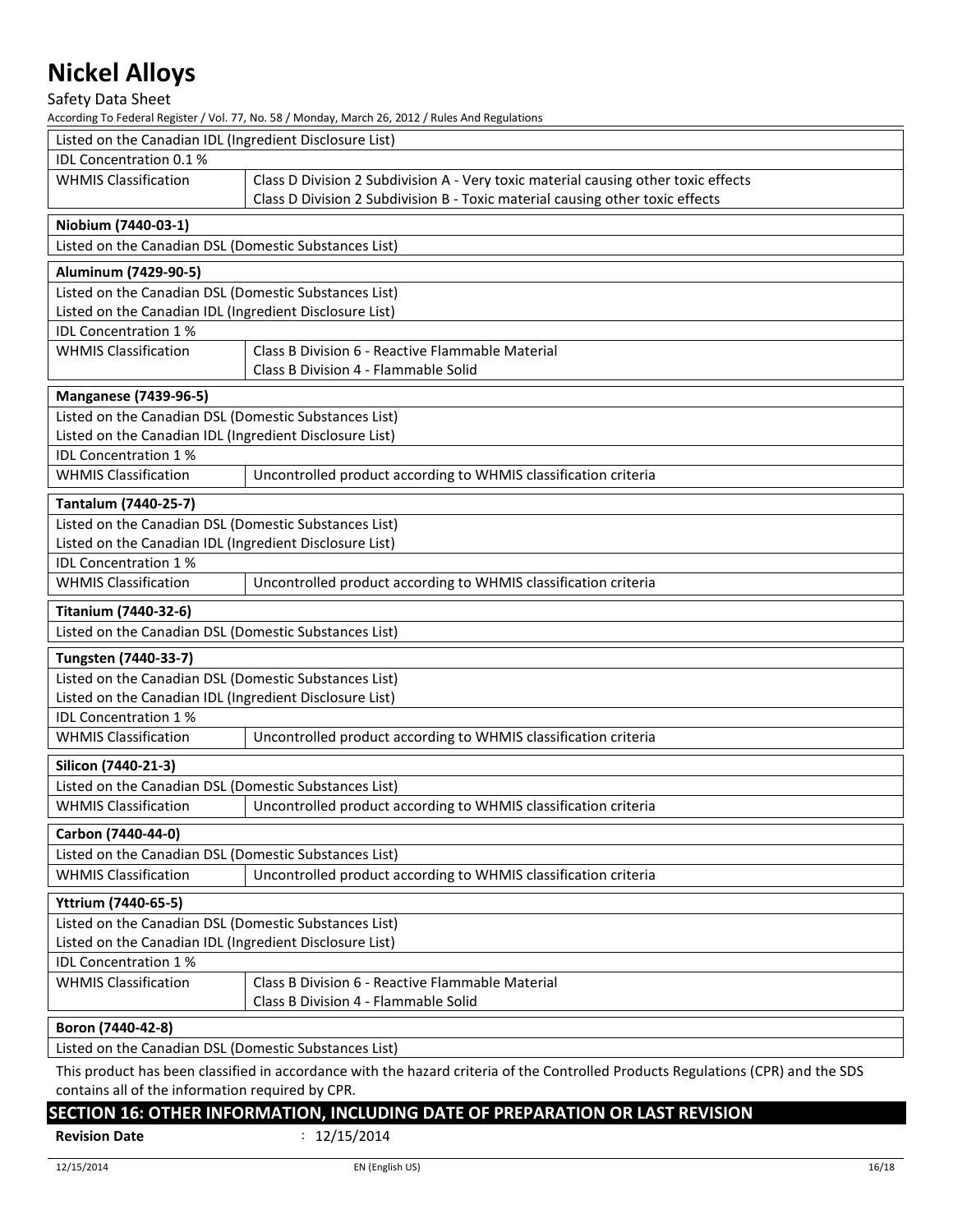Safety Data Sheet

According To Federal Register / Vol. 77, No. 58 / Monday, March 26, 2012 / Rules And Regulations

| Acute Tox. 1              | Acute toxicity (inhalation:dust, mist) Category 1                                   |
|---------------------------|-------------------------------------------------------------------------------------|
| (Inhalation:dust, mist)   |                                                                                     |
| Acute Tox. 4 (Dermal)     | Acute toxicity (dermal) Category 4                                                  |
| Acute Tox. 4 (Inhalation) | Acute toxicity (inhalation) Category 4                                              |
| Acute Tox. 4 (Oral)       | Acute toxicity (oral) Category 4                                                    |
| Aquatic Acute 1           | Hazardous to the aquatic environment - Acute Hazard Category 1                      |
| <b>Aquatic Acute 3</b>    | Hazardous to the aquatic environment - Acute Hazard Category 3                      |
| Aquatic Chronic 1         | Hazardous to the aquatic environment - Chronic Hazard Category 1                    |
| <b>Aquatic Chronic 3</b>  | Hazardous to the aquatic environment - Chronic Hazard Category 3                    |
| Carc. 2                   | <b>Carcinogenicity Category 2</b>                                                   |
| Comb. Dust                | Combustible Dust                                                                    |
| Eye Irrit. 2A             | Serious eye damage/eye irritation Category 2A                                       |
| Flam. Sol. 1              | Flammable solids Category 1                                                         |
| Pyr. Sol. 1               | Pyrophoric solids Category 1                                                        |
| Repr. 2                   | Reproductive toxicity Category 2                                                    |
| Resp. Sens. 1B            | Respiratory sensitisation Category 1B                                               |
| Self-heat. 2              | Self-heating substances and mixtures Category 2                                     |
| Skin Sens. 1              | Skin sensitization Category 1                                                       |
| STOT RE 1                 | Specific target organ toxicity (repeated exposure) Category 1                       |
| Water-react. 2            | Substances and mixtures which in contact with water emit flammable gases Category 2 |
| H228                      | Flammable solid                                                                     |
| H232                      | May form combustible dust concentrations in air                                     |
| H250                      | Catches fire spontaneously if exposed to air                                        |
| H252                      | Self-heating in large quantities; may catch fire                                    |
| H261                      | In contact with water releases flammable gases                                      |
| H302                      | Harmful if swallowed                                                                |
| H312                      | Harmful in contact with skin                                                        |
| H317                      | May cause an allergic skin reaction                                                 |
| H319                      | Causes serious eye irritation                                                       |
| H330                      | Fatal if inhaled                                                                    |
| H332                      | Harmful if inhaled                                                                  |
| H334                      | May cause allergy or asthma symptoms or breathing difficulties if inhaled           |
| H351                      | Suspected of causing cancer                                                         |
| H361                      | Suspected of damaging fertility or the unborn child                                 |
| H372                      | Causes damage to organs through prolonged or repeated exposure                      |
| H400                      | Very toxic to aquatic life                                                          |
| H402                      | Harmful to aquatic life                                                             |
| H410                      | Very toxic to aquatic life with long lasting effects                                |
| H412                      | Harmful to aquatic life with long lasting effects                                   |
|                           |                                                                                     |

Other Information **come in the SDS** requirements of the OSHA

### **Party Responsible for the Preparation of This Document**

ThyssenKrupp Materials NA, Inc. 22355 W. Eleven Mile Road Southfield, Michigan 48034 TEL: 248-233-5681